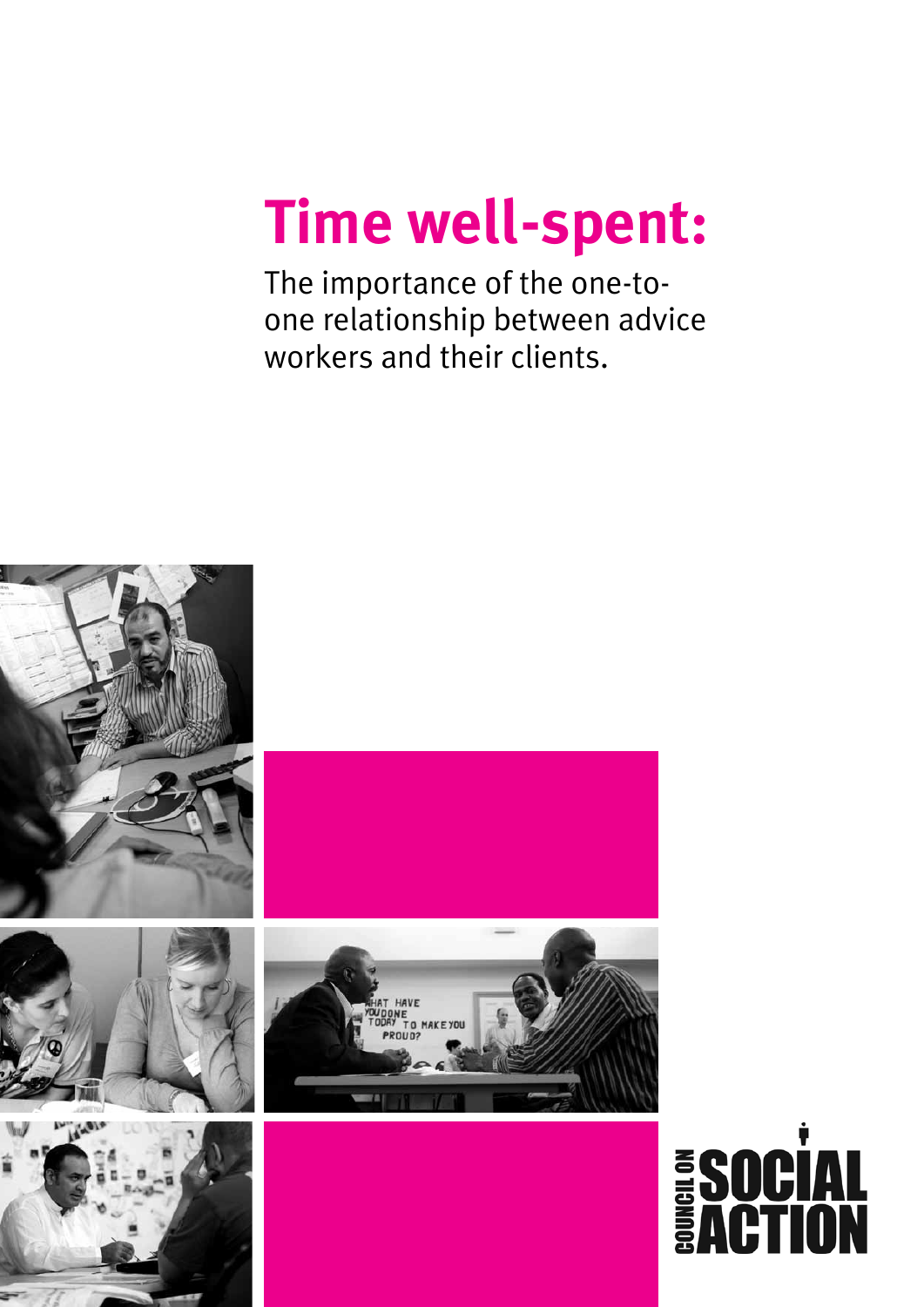The Council on Social Action was set up by Prime Minister Gordon Brown in 2007. It brings together innovators from every sector to generate ideas and initiatives through which government and other key stakeholders can catalyse, develop and celebrate social action. We consider 'social action' to include the wide range of ways in which individuals, communities, organisations and businesses can seek through their choices, actions and commitments to address the social issues they care about. This report is the work of the Council on Social Action and as such it makes recommendations to Government and others, in its capacity as an advisory body independent of Government. This is not a Government document, nor a statement of Government policy.

# Members of the Council on Social Action

David Robinson, Community Links Kay Allen, Royal Mail Oli Barrett, Connected Capital Shankari Chandran, Allen and Overy Olga Heaven, Hibiscus Geoff Mulgan, Young Foundation Julia Ogilvy, Project Scotland Rob Owen, St. Giles Trust Tim Smit, Eden Project Kevin Steele, Inspired Campaigns David Thomlinson, Accenture Sophi Tranchell, Divine Chocolate Ltd. Paul Twivy, Communications Consultant Julia Unwin, Joseph Rowntree Foundation Peter Wheeler, Investment and Philanthropy Specialist

# Ministers attending Council on Social Action meetings

Rt. Hon Gordon Brown MP, the Prime Minister Phil Hope MP, Minister for the Third Sector ( to October 2008) Kevin Brennan, MP Minister for the Third Sector ( to June 2009) Angela Smith MP Minister for the Third Sector (from June 2009)

Rt. Hon Hazel Blears, MP Secretary of State for Communities and Local Government ( to June 2009)

# Project Team

Julie Bishop, Law Centres Federation Shankari Chandran, Allen & Overy and Council on Social Action Phil Jew, AdviceUK Bob Nightingale, London Legal Support Trust David Robinson, Council on Social Action Caroline Slocock, Refugee and Migrant Justice Matthew Smerdon, Council on Social Action Support Team

# Acknowledgements

This project could not have happened without *pro bono* help generously provided by Allen & Overy (www.allenovery.com) and John Corrigan from Group 8 Education (www.gr8education.com). Many thanks to Sophie Orr from Allen & Overy and her team of volunteers, to Aaron Barbour and Jessica Gaviria from Links UK, to participants in a workshop at the Advice Services Alliance conference in March 2009, to Peter Collett, to Maurice Wren from Asylum Aid, to the Information Centre about Asylum and Refugees and to the staff and clients at all the Law Centres and advice agencies that have given their precious time to help with this research. Finally, CoSA would like to thank the members of the project team for their commitment, guidance and support.



This publication has been produced with the support of Links UK, the national team of Community Links.



The work of the Council on Social Action Is funded by the Office of the Third Sector.



**ALLEN & OVERY** 









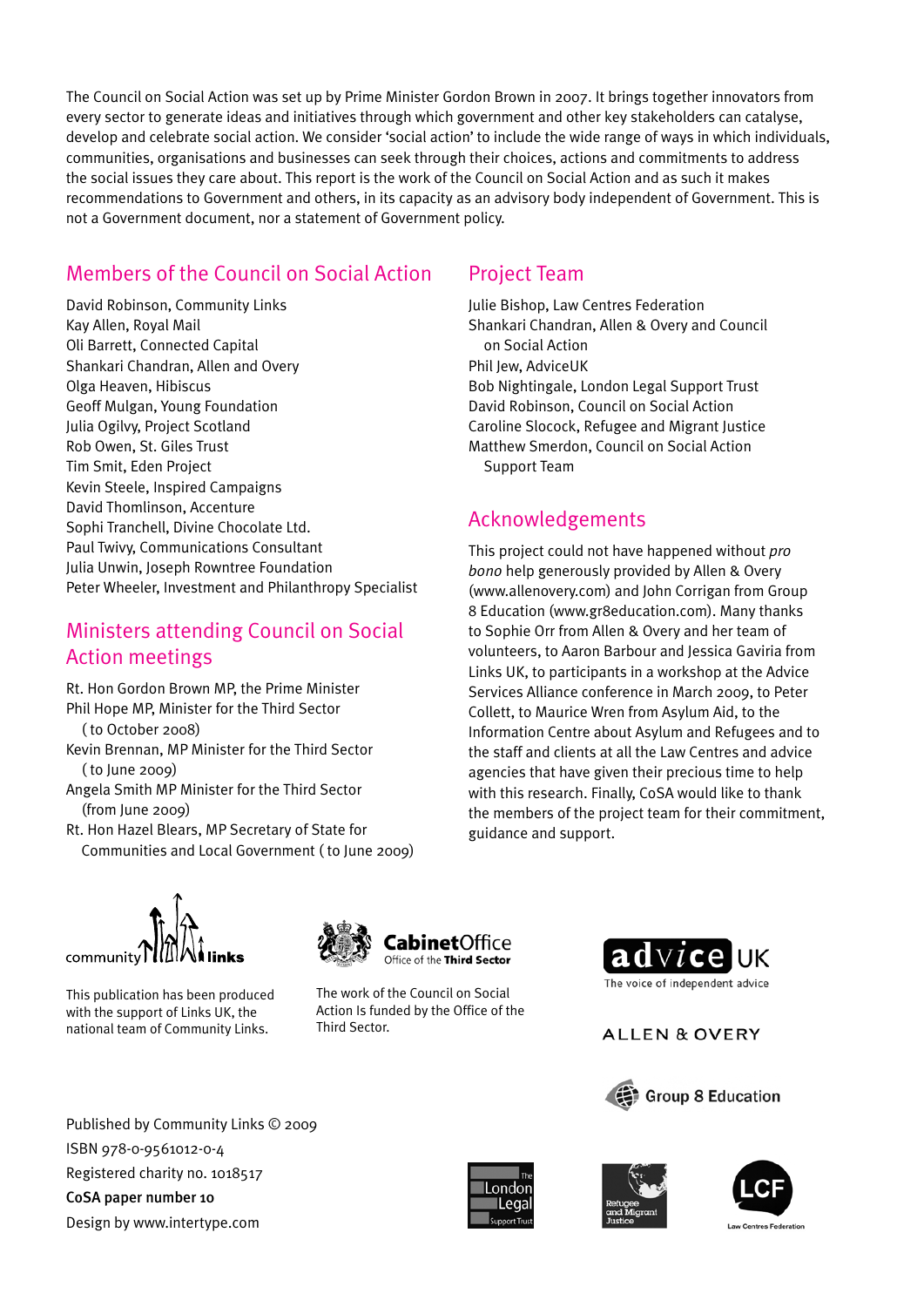# **Contents**

# Time well-spent: The importance of the one-to-one relationship between advice workers and their clients.

| Summary                 |                                                                                   |    |
|-------------------------|-----------------------------------------------------------------------------------|----|
| 1                       | The importance of the human<br>relationship in the delivery of<br>public services |    |
| $\overline{\mathbf{c}}$ | A focus on agencies delivering<br>civil legal aid advice                          | 10 |
| 3                       | The role of the relationship between<br>advisor and client                        | 12 |
| 4                       | Increasing pressure on the capacity<br>of advisors                                | 25 |
| 5                       | Measures to improve advisor and<br>client relationships                           | 30 |
| 6                       | The implications of these findings for<br>the delivery of other public services   | 32 |
| References              |                                                                                   | 33 |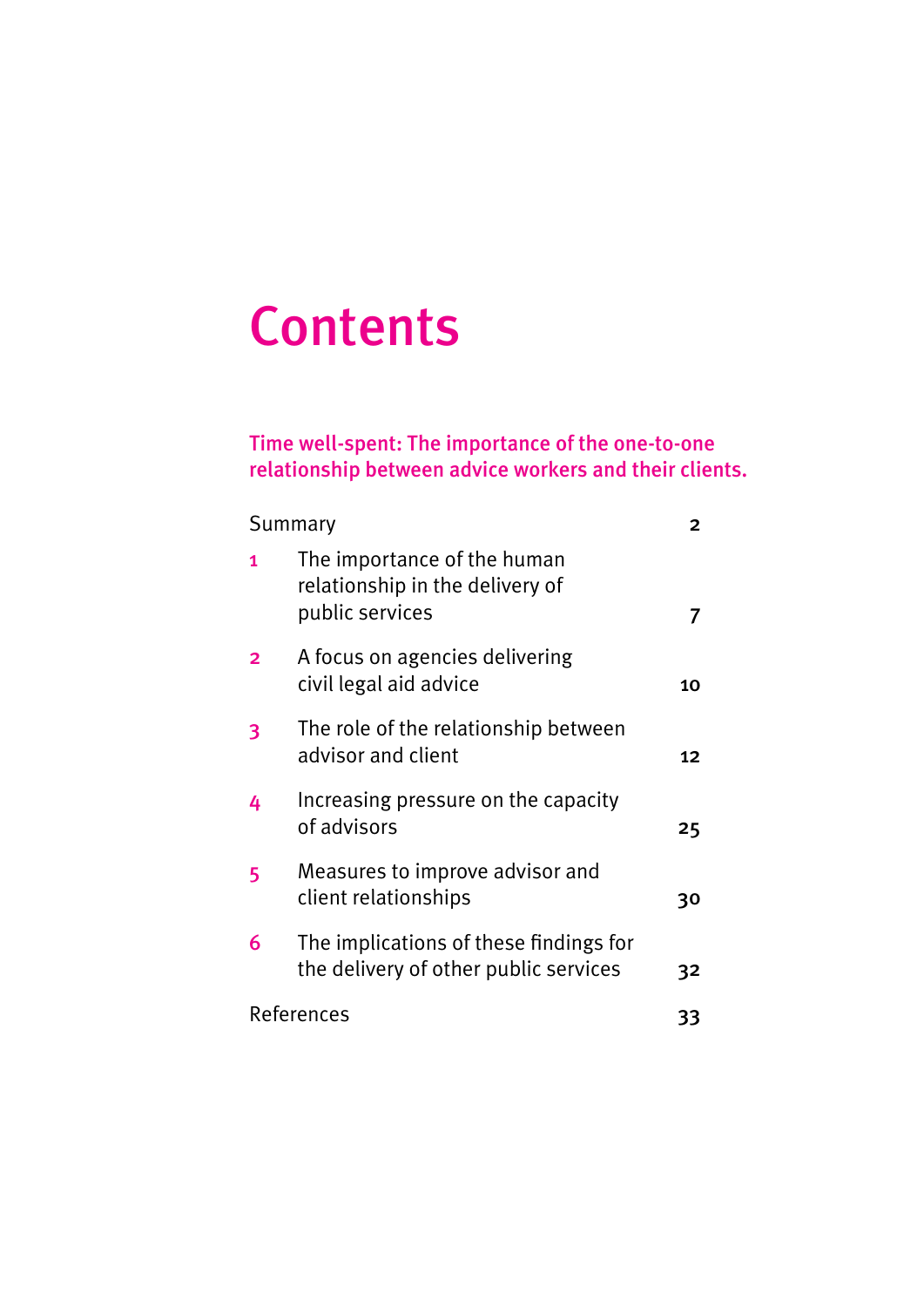# Time well-spent:

The importance of the one-to-one relationship between advice workers and their clients.

The quality of the human relationship between the person delivering public services and the person using public services is an important factor in achieving quality.

The process of seeking and giving advice and the human bond established between advisor and client nourishes confidence, trust and self belief.

#### Summary

# 1. The importance of the human relationship in the delivery of public services

In the CoSA report *Side by Side*, we concluded that it is not only possible for one human being to make a real and lasting difference to another, it is often the only thing that ever does. In the accompanying report on the implications for public services, we argued that the quality of the human relationship between the person delivering public services and the person using public services is an important factor in achieving quality and value for money. We argued that the system of planning, funding and delivering public services needs to reflect this. This includes where public services are delivered by voluntary agencies working under contract to government.

## 2. A focus on agencies delivering civil legal aid advice

We wanted to examine this topic in an area of public services delivery and chose to look at the relationship between civil legal aid advisors and their clients. Legal aid, across areas of law including debt, housing, welfare benefits, employment and immigration and asylum, helps people to receive the support and the quality of services to which they are entitled. As such, access to legal help is an essential element of strategies to tackle disadvantage and discrimination. The process of seeking and giving advice and the human bond established between advisor and client nourishes confidence, trust and self belief. Provided at the earliest opportunity, it can generate savings for other areas of public services through, for example, helping to prevent homelessness or spiralling debt and, beyond that, to helping someone take more control over their lives.

### 3. The role of the one-to-one relationship between advisors and clients

A range of factors need to be in place in order to give quality legal advice – the technical knowledge and experience of the advice worker, efficient systems, an appropriate location and so on, but we wanted to explore specifically how the deeper quality of the relationship between advisor and client contributes to achieving a good outcome.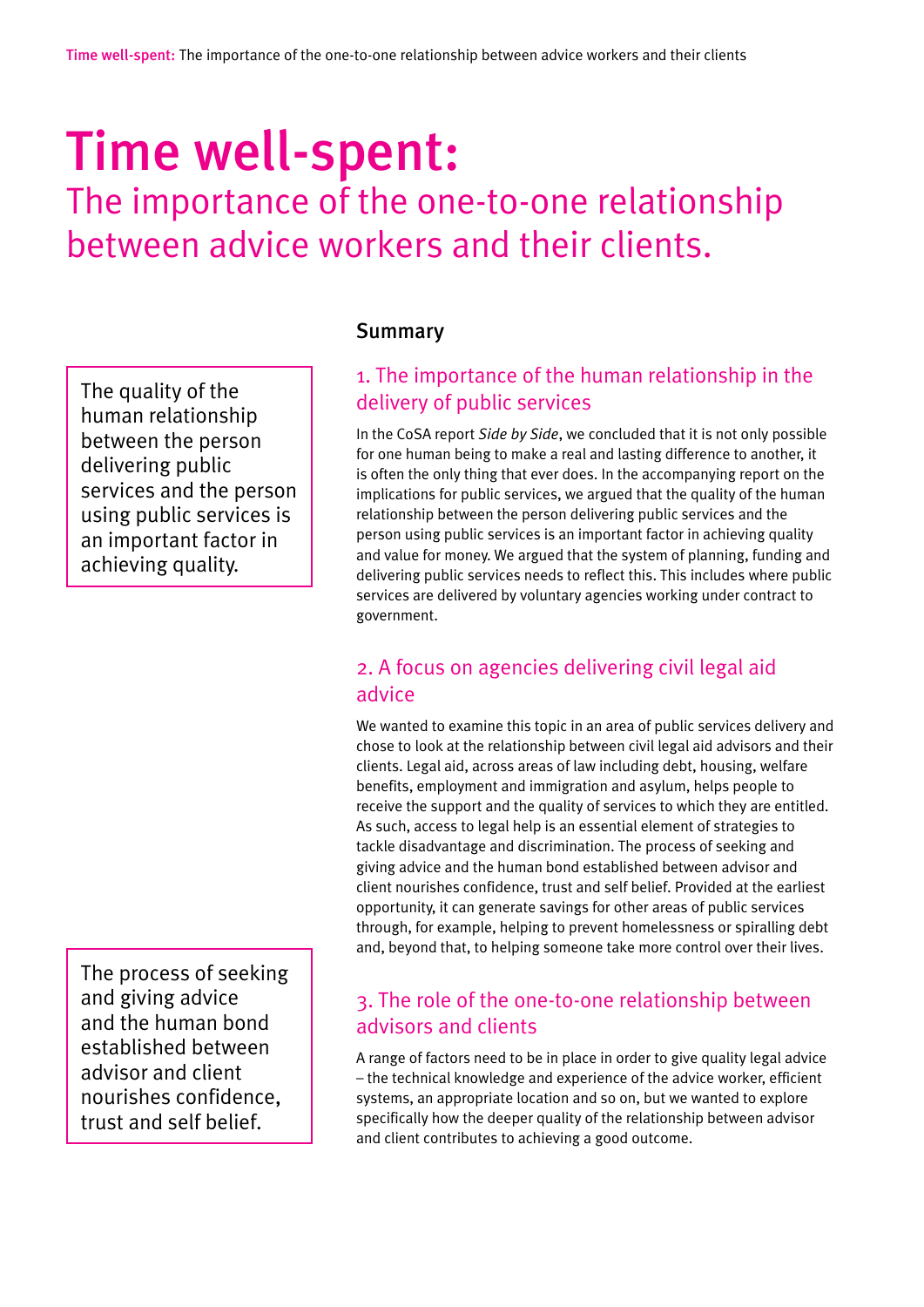A range of primary and secondary research has been carried out. The evidence is unequivocal:

- (i) clients value a deeper relationship with their advisor. Taking the time to listen and explain, to show empathy and sympathy and to show respect are seen as essential parts of a quality service; However,
- $(i)$  the importance of the relationship between advisor and client goes further than just an understandable desire to be treated well – the relationship is instrumental to the quality of the work advisors do with their clients in the following ways:
- Feeling respected and listened to creates trust and confidence between advisor and client and this is essential for gathering and giving accurate information. Where the relationship is poor, information can be withheld, misunderstood or passed on incorrectly all leading to the wrong advice being given, to the wrong outcome being achieved or to failures that have to be addressed later. Furthermore, as the rules and bureaucracy around benefits and rights become increasingly complex, advisors have an important role in helping clients to navigate this complexity.
- $\blacksquare$  As cases are pursued, advisors need to maintain contact with clients to keep them informed on progress, seek further information and attend future appointments. A good relationship helps to get these necessary aspects of the case in place.
- Where good relationships are achieved, even if the eventual outcome of the advice is not what the client wanted, the resulting deeper understanding that clients have of the case and the confidence that everything has been done to pursue the case rigorously helps clients to accept this outcome more readily. Where relevant, this may mean that costly appeals are avoided.
- $\blacksquare$  A good relationship helps to uncover underlying problems being faced by clients that may have contributed to the specific issue being addressed. Advice workers can play an important role in helping clients to access support for these other problems.
- $\blacksquare$  Linked to this is that the one-to-one attention advisors give to clients is part of advice making a deeper contribution to the personal development of clients. This means that receiving advice goes beyond a one-off transaction to help clients potentially tackle their own problems differently in the future, perhaps seeking advice earlier and preventing problems from escalating, dealing with issues themselves or going on from this moment in their lives with renewed confidence. Giving and receiving advice can either be a transaction whereby information is transferred, or it can be a deeper relationship with the potential to change someone's life.

We have also seen what advisors need in order to establish good one-to-one relationships.

- They need the time building relationships takes time. Clients repeatedly talked about the importance of advisors taking or having the time to listen.
- $\blacksquare$  They need to begin building relationships at the earliest opportunity.

The relationship is instrumental to the quality of the work advisors do with their clients.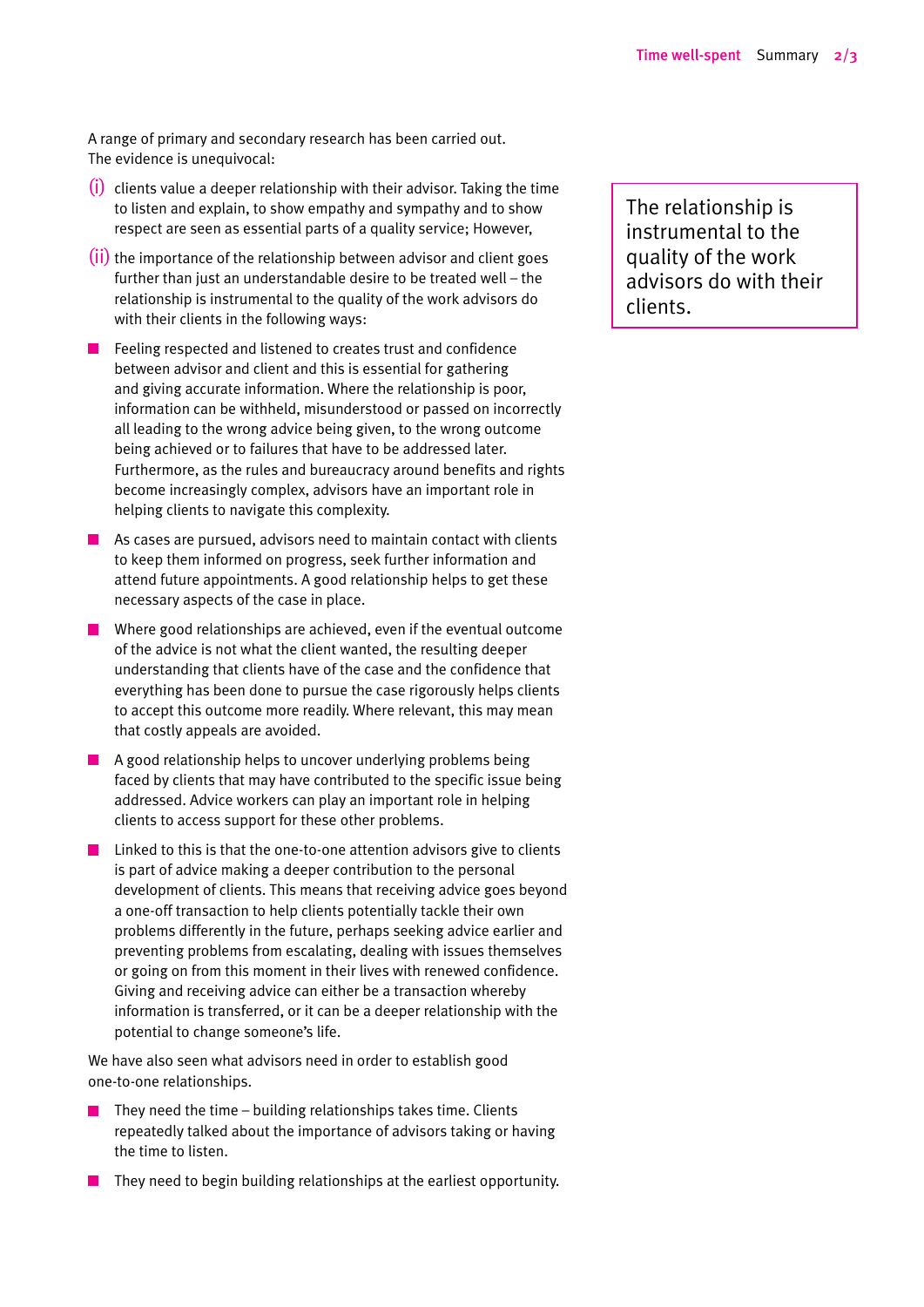Advisors need to be able to deal with clients as people, not as cases.

- $\mathcal{L}$ They need to hold certain values– the relationship with clients needs to be based on respect. From this, flow relationships where the dignity and equal worth of clients is recognised.
- They need certain attitudes the rigorous pursuit of cases requires advisors to be proactive and show that they will not be put off by hurdles. This helps to inspire confidence in the client that the advisor cares about them.
- $\blacksquare$  They need the skills building relationships requires advisors to be good listeners and good communicators. It also requires an understanding of the impact of multiple disadvantage on people and how, in these circumstances, it is especially important for clients to feel valued and that the service is responsive to their needs.
- They need to be able to deal with clients as people not as cases they need to operate within a system that recognises the value of building a good relationship: rushed transactions in highly pressured environments, burdensome administration and excessive direction in how to manage the progress of a case all mitigate against creating the conditions needed to develop a productive relationship.

#### 4. Increasing pressure on the capacity of advisors

A range of circumstances are making it more difficult for advisors to establish the types of relationships with their clients where productive outcomes can be achieved. These are:

The impact of reforms to legal advice services, notably the introduction of fixed fees for advice work. Lord Carter, in his proposals for legal aid reform, summarised the dilemma as follows. He suspected that the existing funding model for not for profit advice agencies

*'may encourage inefficiency, as by paying for hours worked rather than cases completed it may encourage some caseworkers to spend more time on cases than is strictly necessary.'* (DCA 2006: p.45)

As a society, interested in efficient, effective and equitable public services, we should be rightly concerned about the issue of defining what is 'strictly necessary.' Under the fixed fees system, how much time is 'strictly necessary' is defined by government. For many clients, this time is not sufficient to develop the depth of relationship needed to achieve the sort of transformation we want from public services. Advisors themselves are in a better position to make judgements about how much time to take. Otherwise, as has been reported, in order to make fixed fees financially viable, agencies are forced to close cases early and to "cherry pick" clients whose cases will be quick, over clients whose cases will be complex and cost more than the fixed fee. (Ministry of Justice 2009)

The impact of the high level of demand for advice services that is caused by failures in the system of benefits and public services administration. Research by AdviceUK in Nottingham reveals that 42% of the demand at advice agencies in the city is 'failure demand' i.e. demand caused by failures in the system of public administration. Reducing this would save significant amounts of money and free up advisors to carry out more 'value' work with clients.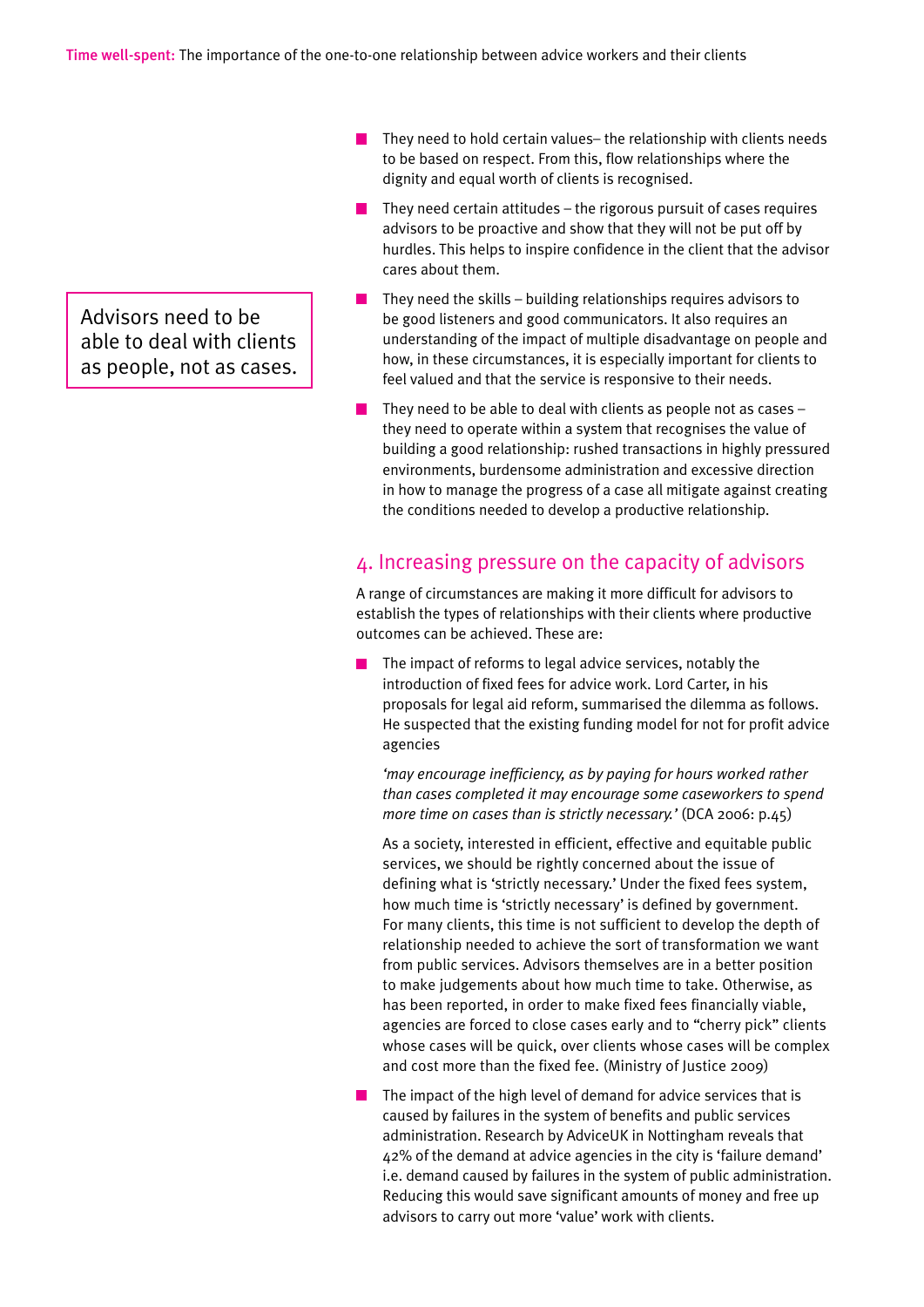- The impact of the greater levels of commissioning for services;
- $\blacksquare$  The impact of the recession and the resulting increasing demand for services. For example since April 2008, Citizens Advice Bureaux in England and Wales have seen daily enquiries relating to redundancy increase by 125% (Ministry of Justice 2009).

#### 5. Measures to improve advisor and client relationships

We believe that this report shows the importance of the relationship between advisors and their clients. It is easy to think that spending time and resources on building relationships is worthy, but somewhat of a luxury in an era focused on efficiency and value for money, not 'strictly necessary'. However, as public policy seeks to define what is and is not necessary, we believe that the quality and depth of the relationship between those delivering and those using public services is a vital part of that definition: These relationships are instrumental to achieving good outcomes. They are not a drain on efficiency and value for money, rather they make an essential contribution to their achievement.

We argue that a significant shift needs to occur, particularly within government, to recognise the value of the relationship between legal advisors and their clients and to reflect this in the way that advice services are planned, funded and monitored.

We think the following recommendations would help to take this work forward.

- $\blacksquare$  The advice sector should review current training programmes to ensure that advice workers are developing skills in building one-toone relationships with their clients. Group 8 Education will be running a one-day workshop for advice workers to pilot some new approaches to achieving this.
- The Ministry of Justice and the Legal Services Commission needs to work with the advice sector to agree a shared definition of (i) the purpose of legal aid, (ii) the outcomes legal aid is seeking to achieve and (iii) the level of quality of advice provision that therefore needs to be in place.
- $\blacksquare$  The Ministry of Justice and the Legal Services Commission should expand successful approaches, such as those adopted in the Solihull Early Advice Pilot.
- Following the *Study of Legal Advice at the Local Level,* the Ministry of Justice is carrying out further work to examine the impact of fixed fees on issues such as closing cases early and "cherry picking." This work needs to pay particular attention to the impact of fixed fees on the quality of relationships.

These relationships are not a drain on efficiency and value for money, rather they make an essential contribution to their achievement.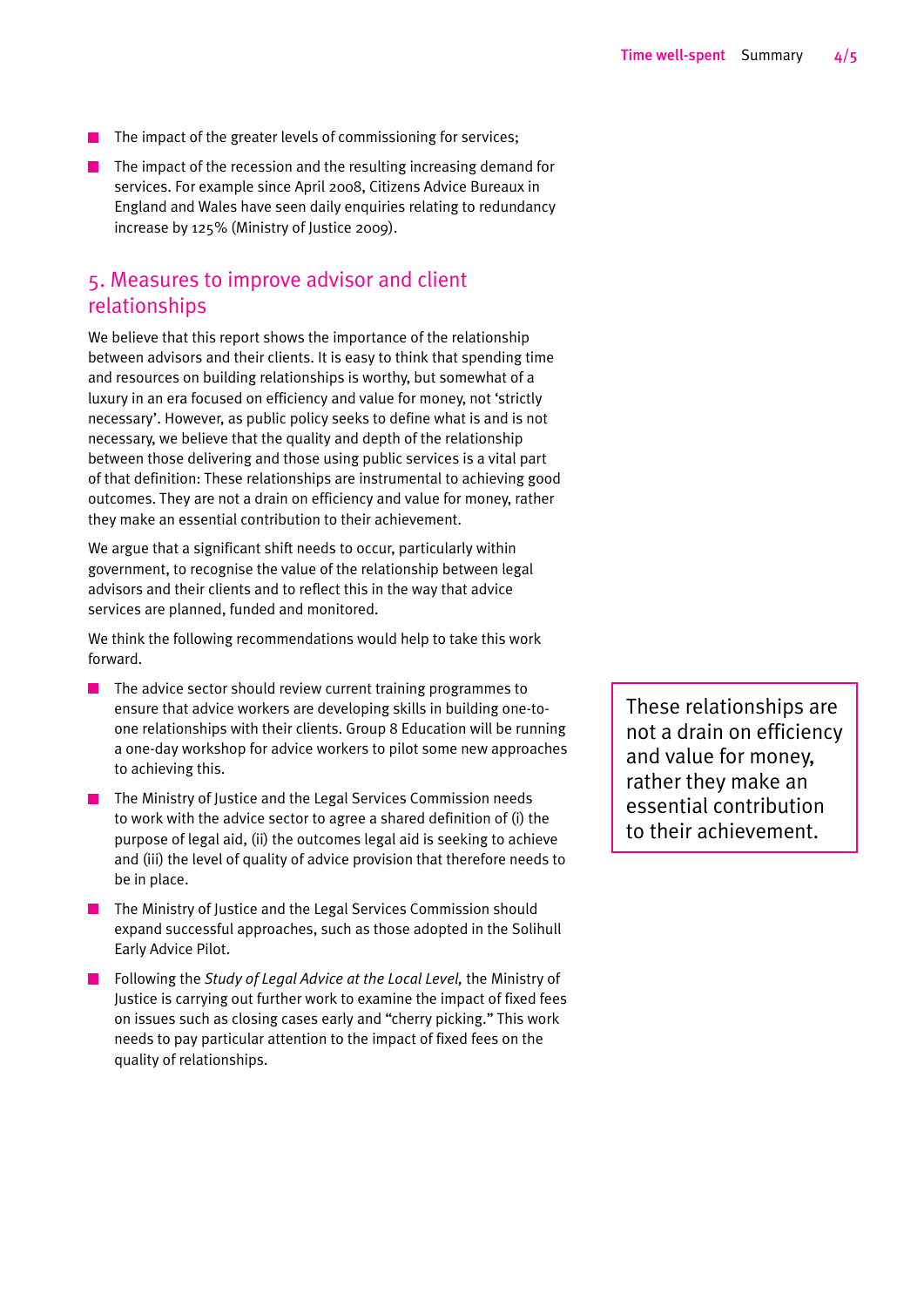Spending time building productive relationships with people using services is time well-spent.

- The Ministry of Justice and the Legal Services Commission should closely examine the findings of Refugee and Migrant Justice's research on what is quality immigration advice.
- The Ministry of Justice and the Legal Services Commission should closely examine the findings of the work by AdviceUK and Vanguard Consulting on a systems thinking approach to local advice services and support the development of local pilots.
- $\blacksquare$  The research begun here into the role of the relationship between advisor and client in generating a good outcome should be expanded to explore how this relates to different types of clients and different categories of advice. One option may be to use the Crime and Social Justice Survey carried out by the Legal Services Research Centre.
- $\blacksquare$  Further research should be carried out into the savings to the public purse generated by advice work.

### 6. The implications of these findings for the delivery of other public services

We think the findings here are relevant to other areas of public services: Spending time building productive relationships with people using services is time well-spent. These relationships are instrumental to achieving quality outcomes and value for money. Measures such as fixed fees, inappropriate targets and burdensome administration all get in the way of this effort. By focusing on driving down costs, services end up struggling to provide value.

It is important to invest in this relationship at the earliest opportunity.

Failure demand (mistakes in the wider system of public administration that cause people to seek help) creates a significant additional burden on services. Tackling the causes of these failures frees up time and energy to focus on what really needs doing.

The planning, funding and administration of public services needs to focus on the quality of the human relationship at the point of delivery. This is not about access to services; it is about the deeper quality of relationships that have the power to transform.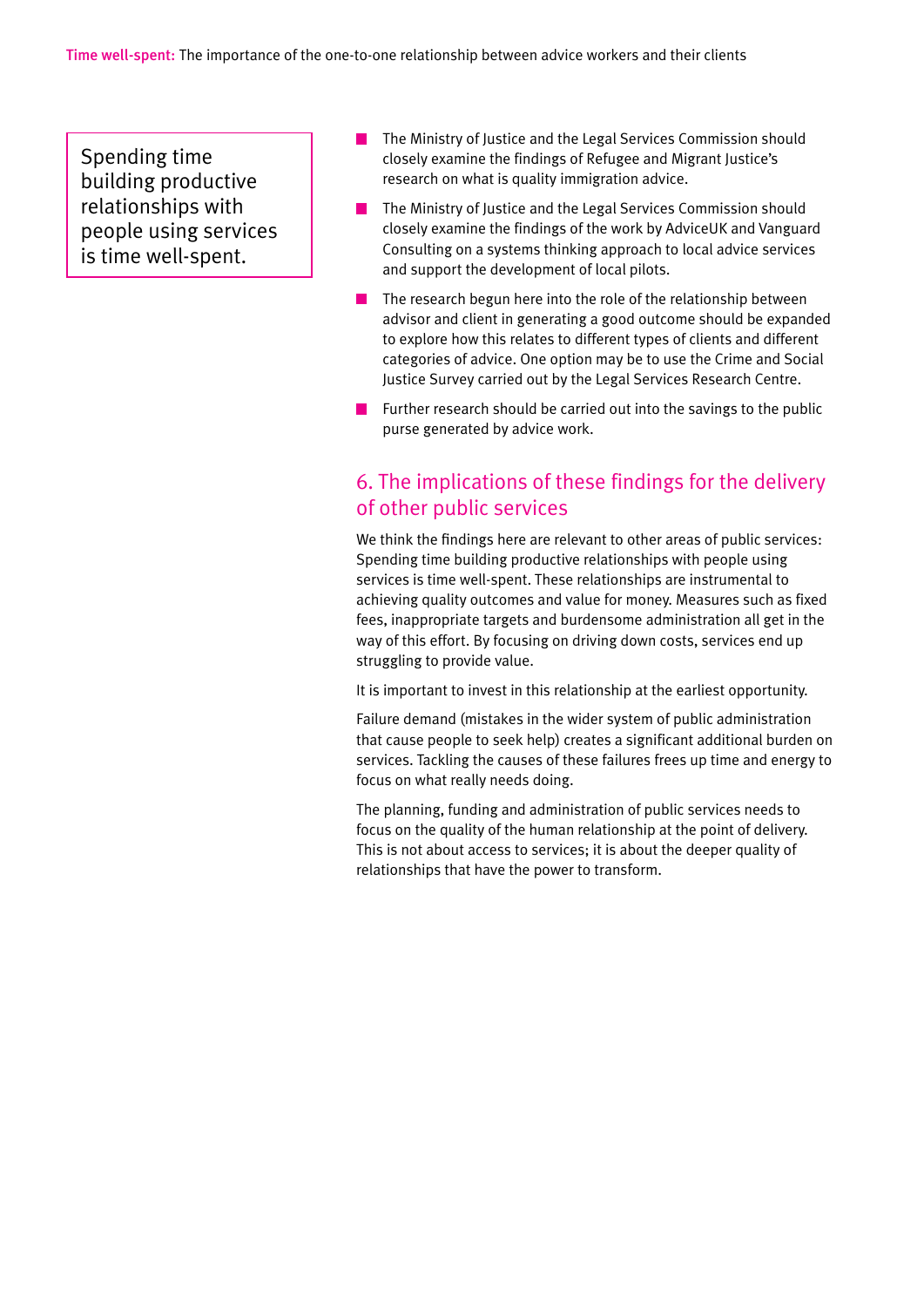# 1. The importance of the human relationship in the delivery of public services

*It's nice to know that there are people out there like yourselves who help people like us when you think you are on your own fighting the world.*

Sheffield Law Centre client, client feedback form, 2008.

### Side by Side

One-to-one working includes all kinds of transformative relationships where knowledge and experience are shared with another person who is not a family member or close friend. Such relationships can unlock potential in us all, tackle need, build social capital and erode inequality. The Council on Social Action (CoSA) has focused a significant amount of its work on understanding where one-to-one work is done well and how success might be replicated. This work has witnessed in powerful ways how:

*"It is not only possible for one human being to make a real and lasting difference to another, it is often the only thing that ever does."*

(CoSA 2008 p.1)

*Side by Side*, the CoSA paper outlining actions for developing one-toone work, concludes that one-to-one is a route to unleashing energy, experience and compassion in every community, school, business and public agency. This recognises that one-to-one working covers a spectrum of activity from universal school befriending schemes through to specialised staff.

CoSA's work so far has observed how the process of one person supporting another is immensely powerful. The features that make these relationships so transformative are:

- The human interaction; someone to talk to, someone to listen to; **Tale**
- $\blacksquare$  The sense of feeling special and valued when people give their time to one another;
- $\blacksquare$  The opportunity to establish a relationship over the long term; where the relationship is a good one, being able to see the same person, enjoying the continuity this offers and the opportunity to build trust and confidence;
- $\blacksquare$  The opportunity to consider with someone what resources you have and how best to use them; resources may be very widely defined and include experience (taught and shared), the power to make decisions, energy, compassion, talent, ambition, aspiration and in some cases money;

One-to-one working can unlock potential in us all, tackle need, build social capital and erode inequality.

One-to-one is a route to unleashing energy, experience and compassion in every community, school, business and public agency.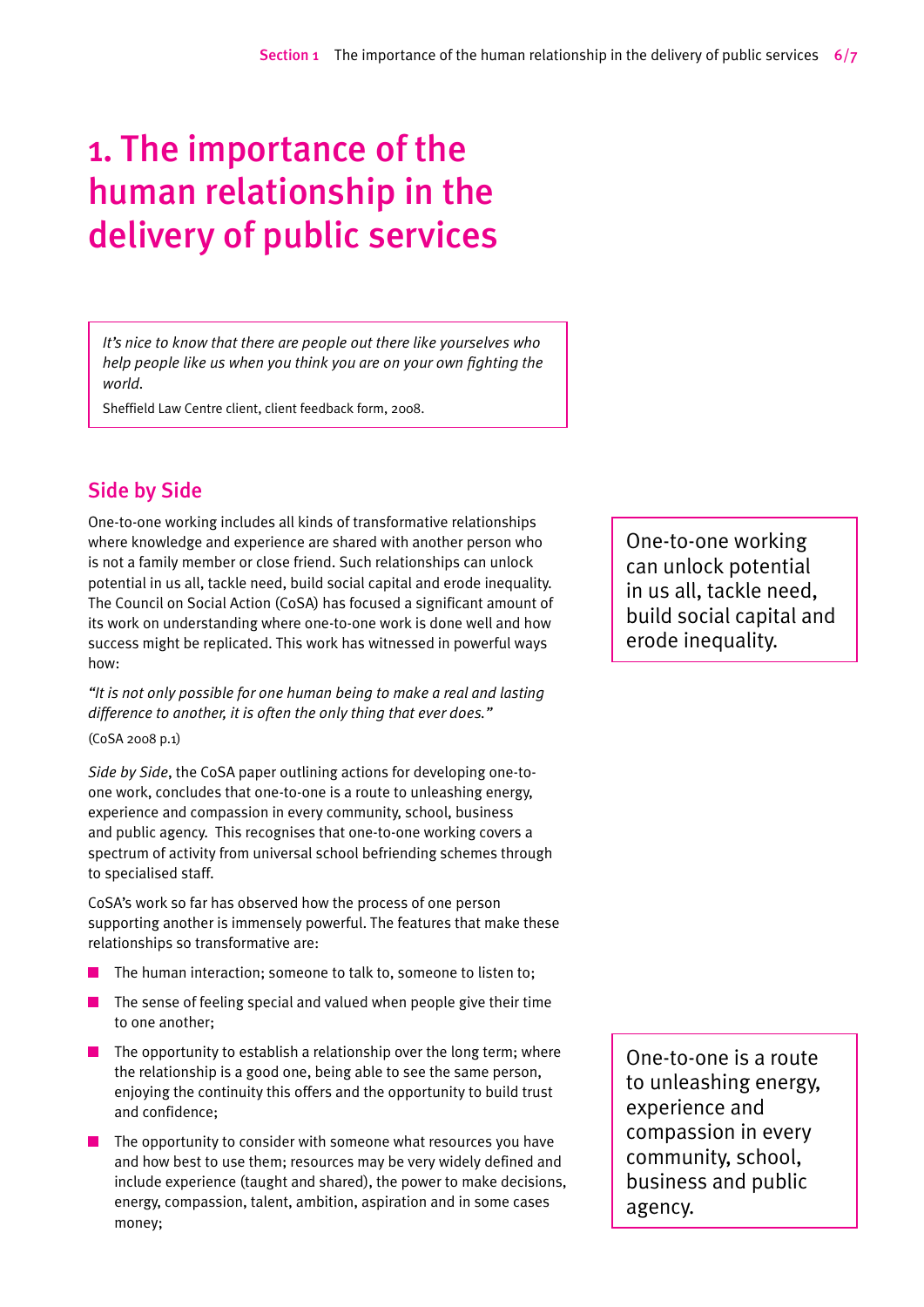The relationships established when working one-to-one help people to develop new resources and opportunities and to increase their sense of control over their lives.

Strong and supportive human relationships between those providing public services and those using public services should be the operating logic of public services.

- The way that each person gets something of value from the relationship that helps them to move on in substantive terms; a new feeling of self-worth, new experience, new skills, new networks;
- The opportunities that this approach generates to push and to challenge people to change or progress.

The wider results are valuable social capital, generated and distributed via these connections between people; social capital both in the sense that these relationships help people to "get by" through having positive contact with others, but also in the sense of helping people to "get ahead" through learning new skills, building confidence, receiving support and making new contacts.

So, working in this way should not be seen either as rather too informal to be taken seriously in terms of tackling society's evils, or that giving time to working in this way is some sort of luxury. The relationships established when working one-to-one help people to develop new resources and opportunities and to increase their sense of control over their lives. These relationships have the power to boost confidence and to help people make their voices heard.

In a companion paper to *Side by Side,* called *Side by Side and the Implications for Public Services*, (CoSA, 2008b) we considered the lessons from our work at the voluntary end of one-to-one working and how they might be applied to the ways in which public services are planned and delivered, including where services are contracted out to voluntary organisations. The report argued that we require a move beyond topdown models of inputs and outputs as well as a different approach to personalisation which, even in its most radical forms, still emphasises issues such as ease of access to services rather than a real focus on productive, personal, human relationships through which services can achieve the greatest benefit.

We concluded that we needed the **humanisation** of public services. Strong and supportive human relationships between those providing public services and those using public services should be the operating logic of public services, generating better outcomes at better value for money. In order to achieve this, the planning, delivery and evaluation of public services should be turned absolutely on their head so that they focus on the quality of the one-to-one relationship at the point where public resources are used by the people who need them. In order to do this, a set of values, attitudes and behaviours is required, backed up by systems and resources that give primacy to the moment when two people work together to generate the best, most transformative outcome: The GP working with a patient, the teacher working with a pupil, the advice worker working with a client.

The Prime Minister Gordon Brown captured why this is important when he said:

*"For every child in care, the young family stretched to breaking point, the elderly neighbour alone, strength and hope and friendship come not from markets and states or incentives and commands, but from the human touch."*

Brown (2007, p.71)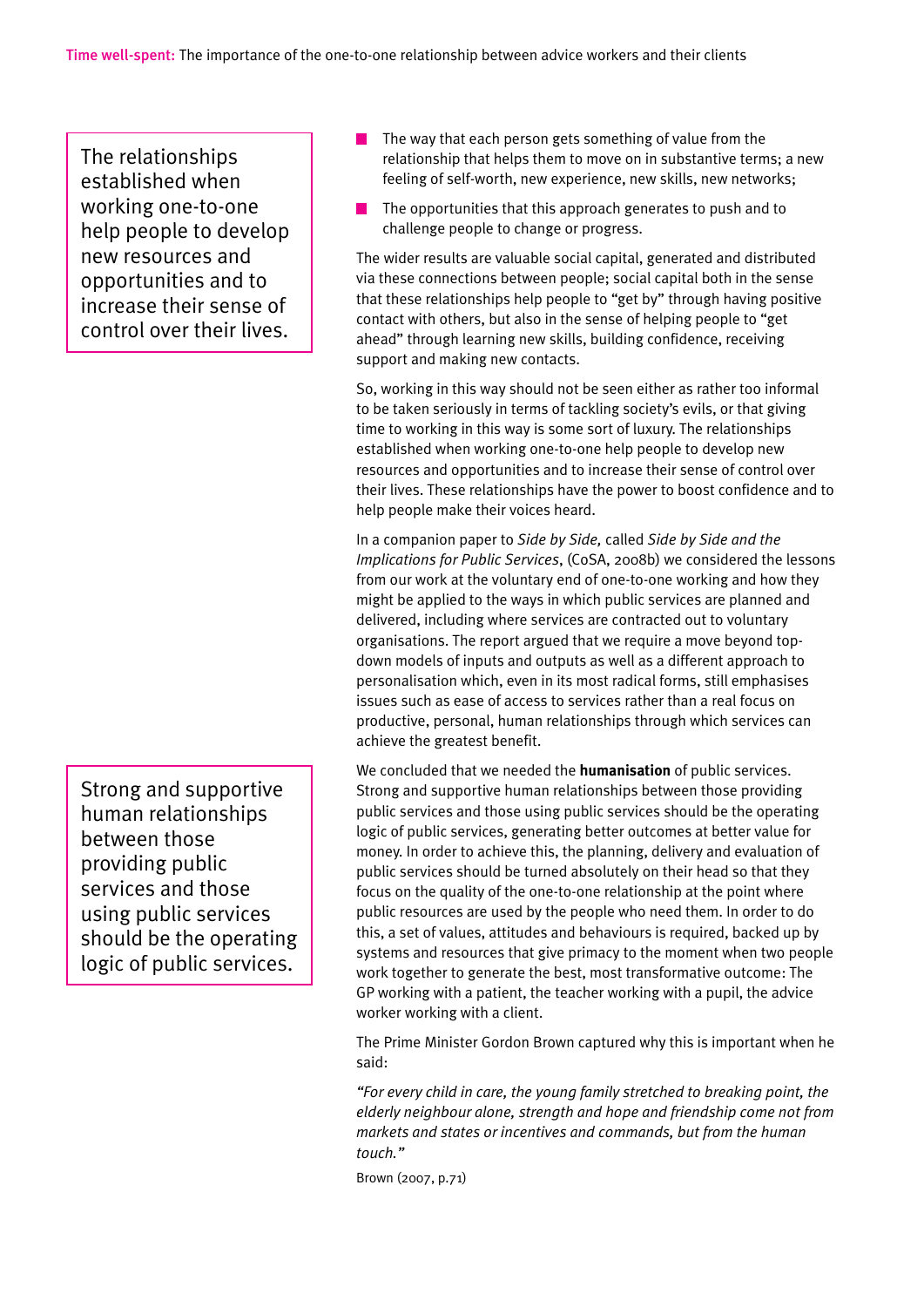This conclusion is reflected in different areas of public services where emphasis is being put on the nature and quality of relationships between deliverer and user and the contribution this makes to better outcomes. Whether it is a child struggling at school who receives the additional one-to-one support of a learning support assistant, or a pregnant woman who is supported throughout the whole of her pregnancy and birth by the same midwife, a number of public services are acknowledging that in some situations there is no substitute for focusing on the quality of the human relationships.

A practical example of this comes from work in schools by Group 8 Education. This organisation focuses on the development of people through their relationships with others, with a particular focus on working in schools in Australia and the UK. Its work has emerged from research into the "ideal school" with the help of the latest neuroscience to explain its findings. It has found that students consistently identify five priorities for the ideal school. The ideal school is where children know:

- I am safe
- I am respected by teachers
- $\blacksquare$  I am believed in by teachers
- $\blacksquare$  I am listened to by teachers
- $\mathbb{R}^n$ My teachers are knowledgeable (Corrigan 2008)

When these conditions are in place, students say that they feel greater confidence to do what they need to do, they feel respect for the teacher and they will go out of their way not to let the teacher down. The reason that these conditions are ideal for children and schools is simple – being engaged by another human is the key. Group 8 argues that this approach is universal in its application to the individual, and, indeed, teams and organisations. (*ibid.*)

We were interested to examine in more detail the value of one-to-one relationships in public services. We particularly wanted to:

- $(i)$  explore how staff and users view the importance of one-to-one relationships in the context of public service delivery;
- (ii) focus this investigation on a specific area of public services that is important to social action; and
- (iii) examine how far it is possible to achieve productive one-toone relationships in this area of service delivery under present government arrangements for funding, managing and evaluating services;
- $(iv)$  explore what changes, if any, need to be made to the conditions under which services are delivered in order to develop better one-toone relationships.

There is no substitute for focussing on the quality of the human relationships.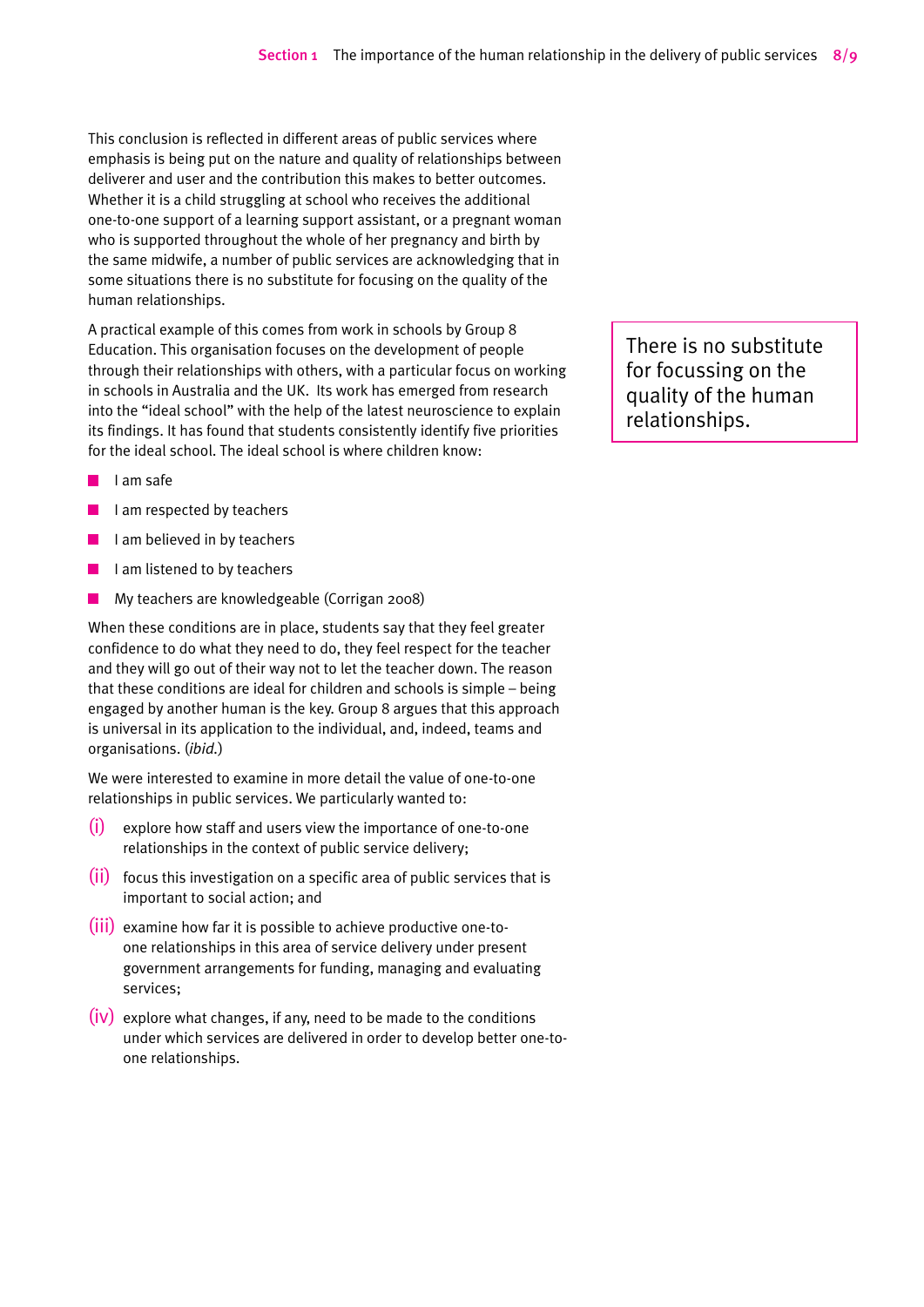# 2. A focus on agencies delivering civil legal aid advice

We chose to focus on voluntary organisations delivering civil legal aid advice services under contract to the Legal Services Commission. Legal aid as a whole serves two distinct functions. Firstly **criminal** legal aid provides protection and representation to those accused of a criminal act, underpinning the guarantee of a fair trial. Secondly, **civil** legal aid provides advice and representation to people across a range of social welfare issues (DCA 2005). It is this civil, social welfare side of legal aid that our report focuses on. We felt this area met our requirements well:

In terms of the role of one-to-one relationships – people come to advice agencies in a variety of circumstances – distressed, concerned, angry, confused, scared and they rely on their advice worker to support them through the issue being faced. Providing legal aid advice then involves collecting and communicating often complex information usually with a series of contacts over time as clients first present cases and advisors pursue them. So, at the heart of delivering legal aid advice is a human relationship. We recognised that a range of factors and resources need to be in place in order to give quality advice – technical knowledge and expertise, efficient IT and administration, an appropriate office and so on, but we wanted to explore specifically how the quality of the relationship between advisor and client contributes to achieving a good outcome.

In terms of an area that is important to social action – civil legal aid is an essential element of strategies to tackle disadvantage and discrimination. It is often referred to as an additional pillar of the welfare state or at least that it 'helps make the other pillars of the welfare state work properly.' (Callaghan, 2009) People who have recourse to civil legal aid across areas of law including debt, housing, welfare benefits, employment and immigration and asylum, are often vulnerable with complex needs. Effective legal aid ensures they receive the support and the quality of services to which they are entitled. Furthermore, effective legal help provided at the earliest opportunity makes a vital contribution to preventing future problems such as homelessness, spiralling debt, family breakdown or stress (Bhavnani 2008a and 2008b, Pleasence et al 2007), mental illness (Pleasence and Balmer 2007), as well as supporting people as they leave prison (Park and Ward 2009) and helping refugees to settle more successfully into life in the UK. (Aspden 2009) Research by the New Economics Foundation found that for every £1 invested in a law centre, a further £15 of social value is generated. (NEF Consulting 2009) This role in prevention generates savings for other areas of public expenditure and so a civil legal aid service that is generating good outcomes is of immense benefit to wider society and public finances.

In terms of examining this in the light of present government arrangements – legal aid is an area of public expenditure that has experienced intense reform in recent years. Principally this relates to the recommendations arising out of Lord Carter's independent review of legal

At the heart of delivering legal aid advice is a human relationship.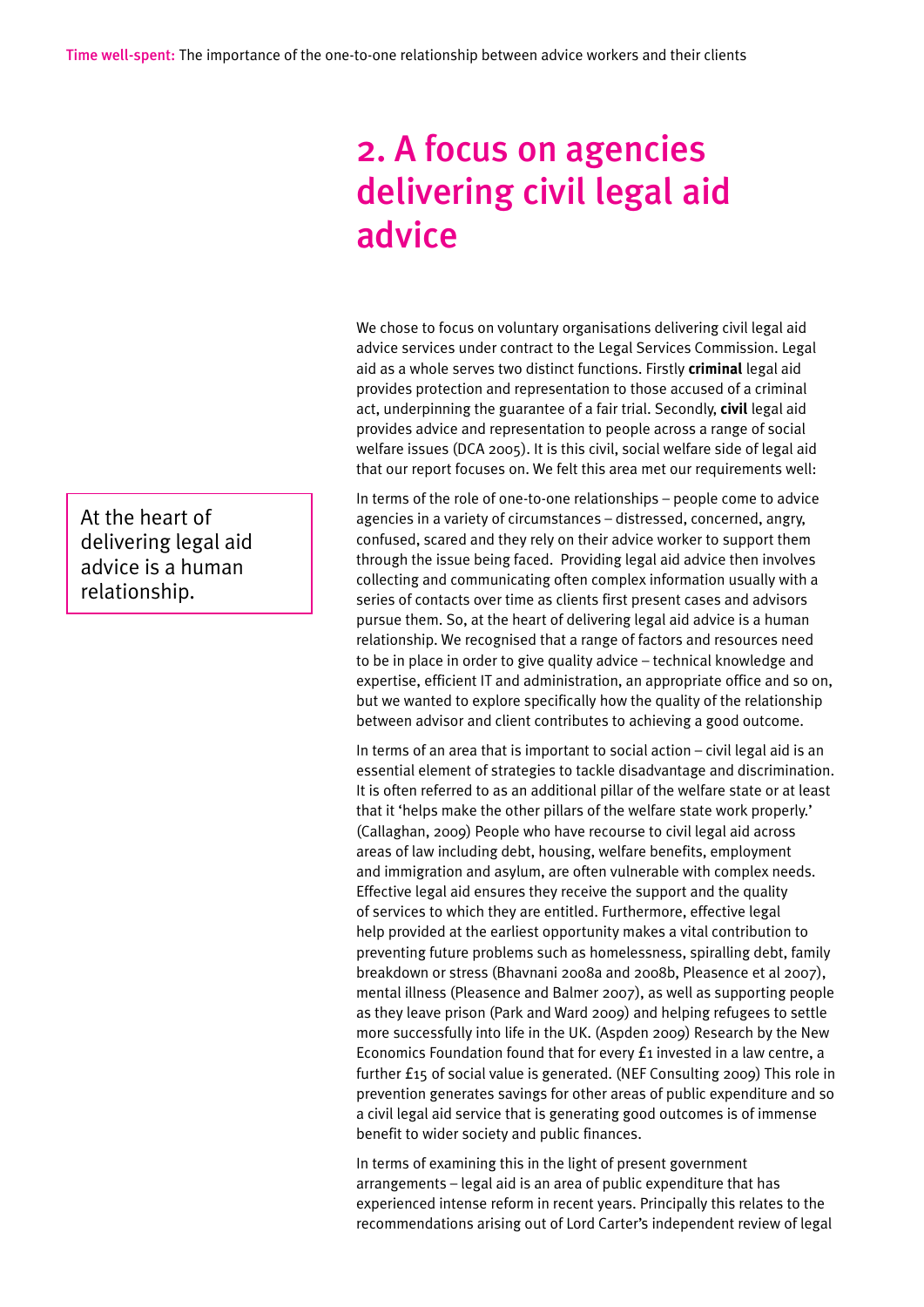aid. (DCA 2005) These reforms have caused significant concern in the advice sector, reflected in the Ministry of Justice's decision to carry out its recent *Study of Legal Advice at the Local Level* (Ministry of Justice 2009) This study also looked at another factor with the potential to put pressure on the relationship between advisors and clients namely the increase in the number of people seeking advice as a result of the recession.

A final factor in choosing this area to focus on is that it reflects a particular field of interest and expertise of the CoSA team that has led this work: CoSA member Shankari Chandran leads City law firm's Allen & Overy's *pro bono* programme. This programme provides extensive support to Law Centres in London, giving Allen & Overy a close knowledge of legal aid advice agencies; CoSA Support Team member Matthew Smerdon formerly ran the large specialist-level legal advice service at Community Links and now leads the Strengthening the Voluntary Sector (STVS) grants programme at the Baring Foundation, which is currently focusing its support on legal advice organisations in England. (Smerdon 2009)

To help us carry out this work we formed a project group of leading organisations from the advice sector: AdviceUK, Law Centres Federation (LCF), London Legal Support Trust and Refugee and Migrant Justice (RMJ). AdviceUK, LCF and RMJ are also all currently working together under the Baring Foundation's STVS grants programme.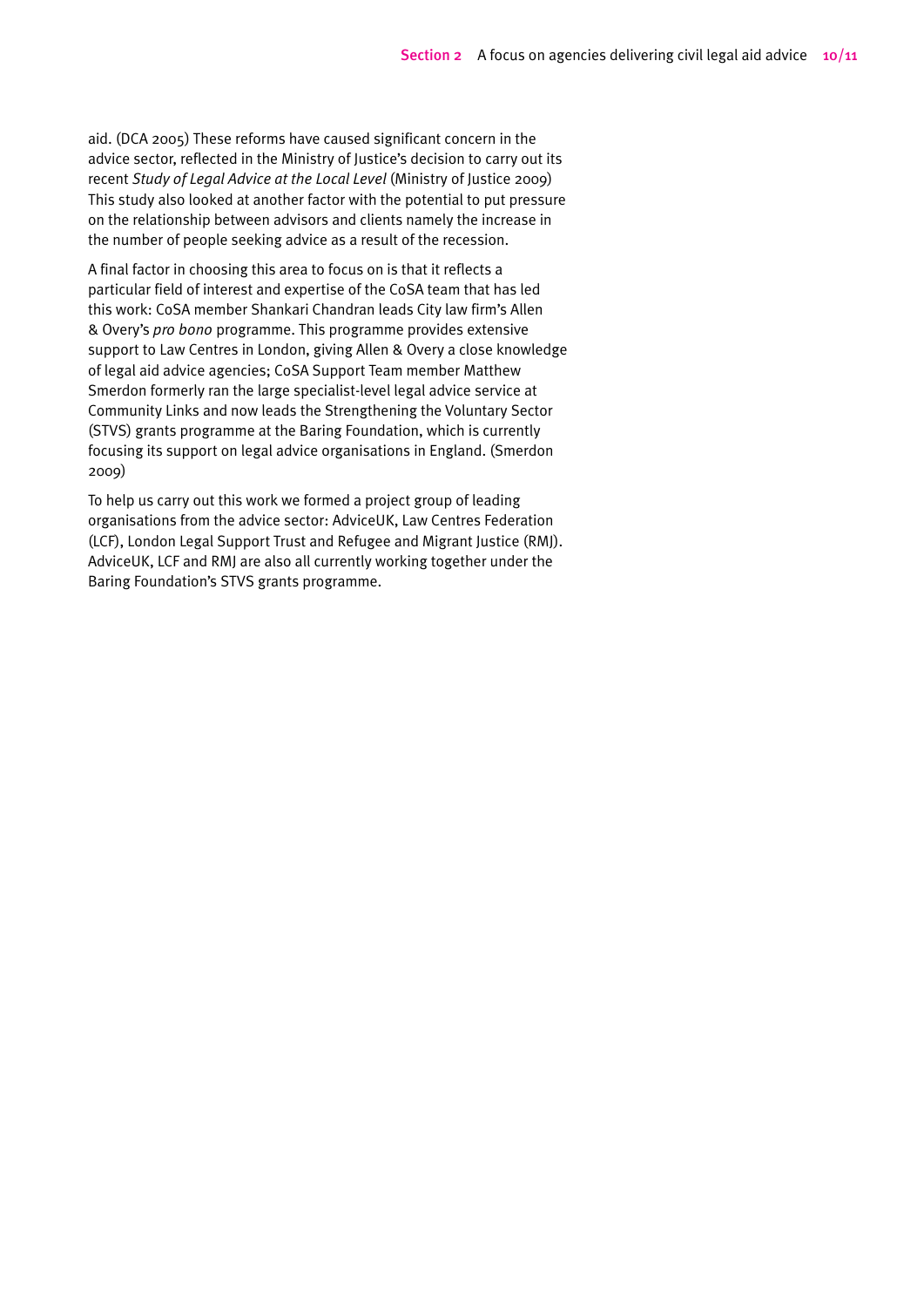# 3. The role of the relationship between advisor and client

The quality of the relationship between advisor and client is an essential element of achieving a good outcome.

The hypothesis we wished to explore was that the quality of the relationship between advisor and client is an essential element of achieving a good outcome. We chose to explore this through a combination of our own primary research as well as examining existing sources of evidence drawn from current research and practice.

### Group 8 Education research for CoSA on what do clients value

Group 8 Education is an organisation carrying out pioneering work in the education field to create the best environments for learning and development. The organisation devised a methodology and carried out the analysis for this research. Group 8 Education's work is based on a belief that the quality of the interaction between professionals and their clients is an important part of client value. Therefore, improving the quality of interactions is a means for both increasing effectiveness and ultimately lowering costs. Group 8 Education's work in schools, as noted above, shows how when people feel safe, are accepted for who they are, are listened to and have confidence in the skills of the professional, they are most likely to arrive at a sustainable solution to their problem as well as be satisfied by the experience.

Group 8 Education has developed tools for measuring the quality of such interactions and development programmes to assist professionals in raising their quality and hence their value to clients. Over the last seven years, this work has been focussed in the education sector where the teacher-pupil interaction is at the core of effective outcomes. However, the organisation has found that its work to improve the quality of the teacherpupil interaction is suitable to a broad range of services elsewhere in the public sector, as well as in the voluntary and private sectors.

For this research, Group 8 Education developed a Client Voice measurement tool in two steps:

- 1. An initial poll of clients asked them to describe their ideal advice provider. This broad question was designed to draw out the many different elements that clients value not just, and potentially not even necessarily, the relationship with their advisor. This exercise, carried out in five Law Centres and advice agencies, generated 800 client statements. These responses then went through a data reduction process to generate a minimum number of characteristics that fully describe the ideal provider. This exercise generated 27 characteristics that became the basis for 22 face-to-face surveys with clients in seven London Law Centres.
- 2. Clients were asked to put the 27 characteristics in the order of greatest impact on their ultimate satisfaction and this order was recorded. The process generates a set of ordered conditions where, typically, the top six account for what is considered the ideal.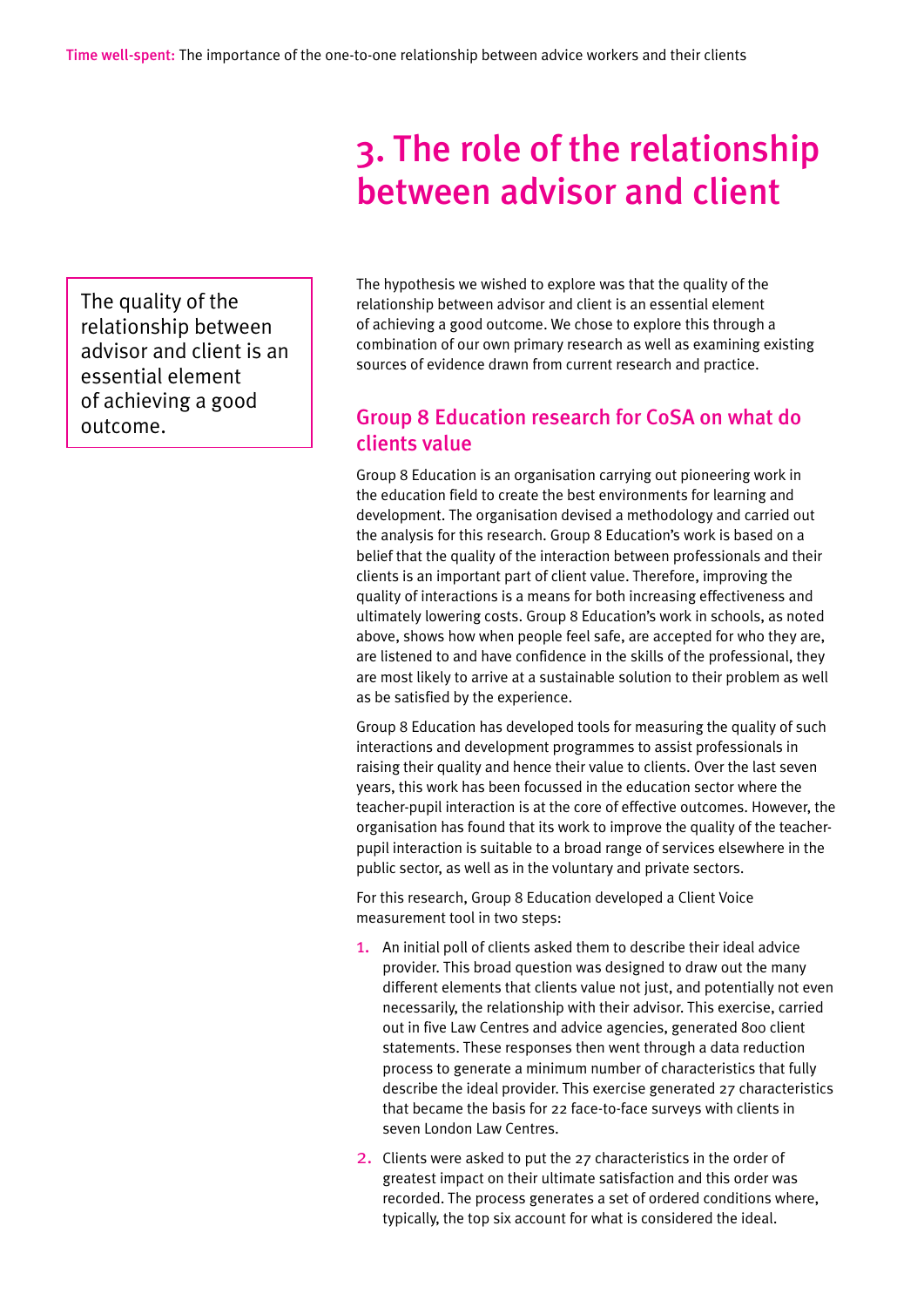|  | What is the ideal advice provider? |
|--|------------------------------------|
|--|------------------------------------|

| $\mathbf{1}$   | Advisors are knowledgeable and appropriately qualified to provide advice to clients                     |
|----------------|---------------------------------------------------------------------------------------------------------|
| 2              | Advisors provide high quality advice and effective guidance                                             |
| 3              | Advisors communicate effectively with clients and take care to explain the issues clearly and honestly  |
| 4              | Advisors take the time to understand client situations and problems                                     |
| 5              | Advisors are experienced in dealing with client issues                                                  |
| 6              | Advisors are effective problem-solvers able to handle a wide range of situations                        |
| $\overline{7}$ | Advisors are careful to maintain client confidentiality at all times                                    |
| 8              | Advisors work hard and try their best at all times to meet client need promptly                         |
| 9              | Advisors listen closely, patiently and with empathy to their clients                                    |
| 10             | Advisors are approachable and friendly and make clients welcome                                         |
| 11             | Advisors are helpful and supportive to clients                                                          |
| 12             | Advisors are well organised, well prepared and efficient when meeting clients                           |
| 13             | Advisors are trustworthy and non-judgmental                                                             |
| 14             | The office provides a high level of service through friendly staff                                      |
| 15             | Advisors are understanding of client situations and issues and remain calm at all times                 |
| 16             | The office has meeting spaces that ensure client confidentiality                                        |
| 17             | Advisors are fair and treat all clients with the same consideration                                     |
| 18             | The office staff are open and friendly and treat clients with respect both in person and over the phone |
| 19             | The office is conveniently located and easily accessible                                                |
| 20             | Advisors use a wider range of resources and people to meet client needs                                 |
| 21             | The office has convenient opening times                                                                 |
| 22             | Advisors are positive, caring and encouraging                                                           |
| 23             | The office is organised and staffed so as to minimise waiting times                                     |
| 24             | The office is welcoming, tidy and comfortable                                                           |
| 25             | The office provides a comprehensive set of information pamphlets and leaflets                           |
| 26             | The office has a good computer network and other resources                                              |
| 27             | The office has good facilities e.g. drinks, internet, toilets, public phone                             |

Advisor competencies Advisor and staff attitudes Office

Of the top six priorities, the first, 'Advisors are knowledgeable and appropriately qualified to provide advice to clients', the second, 'Advisors provide high quality advice and effective guidance', and the fifth, 'Advisors are experienced at dealing with client issues,' reflect the importance clients give to the knowledge, qualifications and experience of the advisor. These factors combine to ensure that the substance of the advice is accurate which, of course, is vital to achieving the right outcome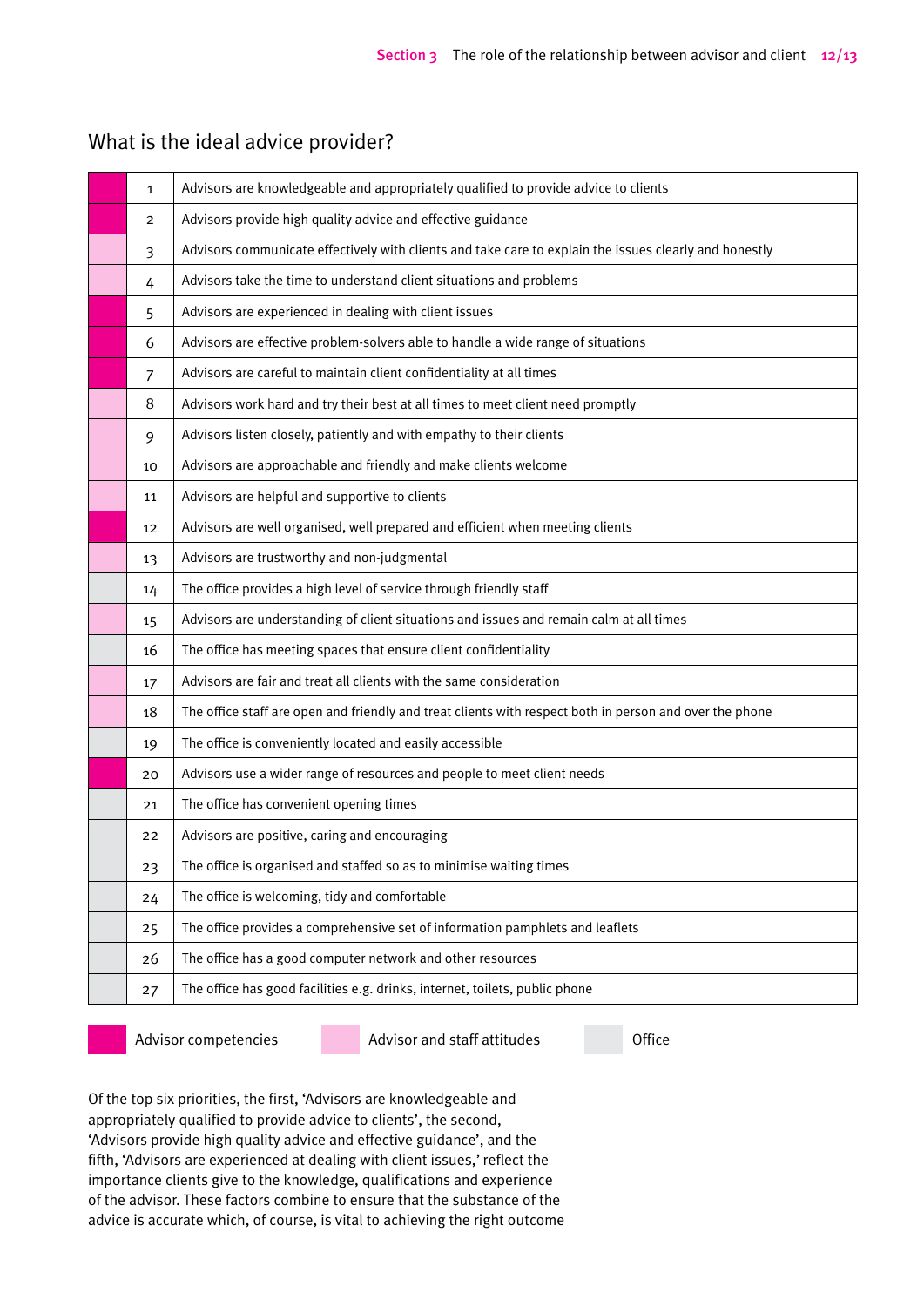Convenient location, convenient times and waiting times are all important to clients, but a knowledgeable advisor who had the time and skills to listen is considered much more important.

and to keeping down costs by solving problems without delays caused by mistakes. This makes absolute sense and the finding sits well with other Group 8 Education surveys where clients indicate that it is important for them to have confidence in the competence and experience of the professional. The sixth priority 'Advisors are experienced problem-solvers able to handle a wide range of situations', reflects clients valuing advisors to be proactive and creative about facing the hurdles encountered in the course of the case.

In terms of our interest in the quality of the relationship between advisor and client, the third priority, 'Advisors communicate effectively with clients and take care to explain the issues clearly and honestly', and the fourth, 'Advisors take time to understand client situations and problems', can be said to reflect the basis for a particular type of positive relationship, namely the ability to communicate and the time and the ability to listen. Again, this echoes responses that children in schools give about the importance of feeling safe, being listened to and being respected. Making sure to explain the issues rests first on a commitment by an advisor to respect their client. Taking the time to listen and understand is all about showing support and empathy and demonstrating that the advisor cares about what is happening to the client and wants to apply their knowledge and experience to addressing the issue at hand. It leads to clients and advisors having trust and confidence in each other. The contribution of these relationships to securing quality outcomes is explored in more detail below.

This exercise was necessarily small scale given that it was carried out on a *pro bono* basis. However, having started with a very broad question about the ideal advice provider it went on to support the hypothesis that the relationship between advisor and client is an essential element of what clients identify as being necessary for achieving quality. Carrying out the exercise across a larger number of advice centres and with a larger sample would be worthwhile. In particular, with the necessary resources, a sample that represented different demographic groups, categories of advice and issues would be extremely valuable to explore whether there are variations in the importance placed on the relationship. Findings from the Civil and Social Justice Survey carried out by the Legal Services Research centre and reported in the Ministry of Justice's *Study of Legal Advice at the Local Level* show that the proportion of people seeking advice in person differs greatly between categories of advice with immigration (75%), homelessness (66%) and mental health (57%) contrasting with neighbours (26%), domestic violence (30%) and relationship breakdown (31%). (Ministry of Justice 2009)

It is interesting to note in Group 8 Education's research the lower priority given to characteristics to do with the quality of the office environment and the ease and convenience of access. These are factors that receive particular priority in the drive towards personalisation through for example 24-hour call centres, one-stop-shops and longer opening times. Convenient location  $(19<sup>th</sup>)$ , convenient opening times  $(21<sup>st</sup>)$ , minimal waiting times ( $23<sup>rd</sup>$ ) and the provision of leaflets ( $25<sup>th</sup>$ ) are all important to clients because they were raised in the initial interview about the ideal advice provider, however, a knowledgeable advisor who has the time and the skills to listen to them is considered much more important. This perhaps emphasises the difference between personalisation and humanisation.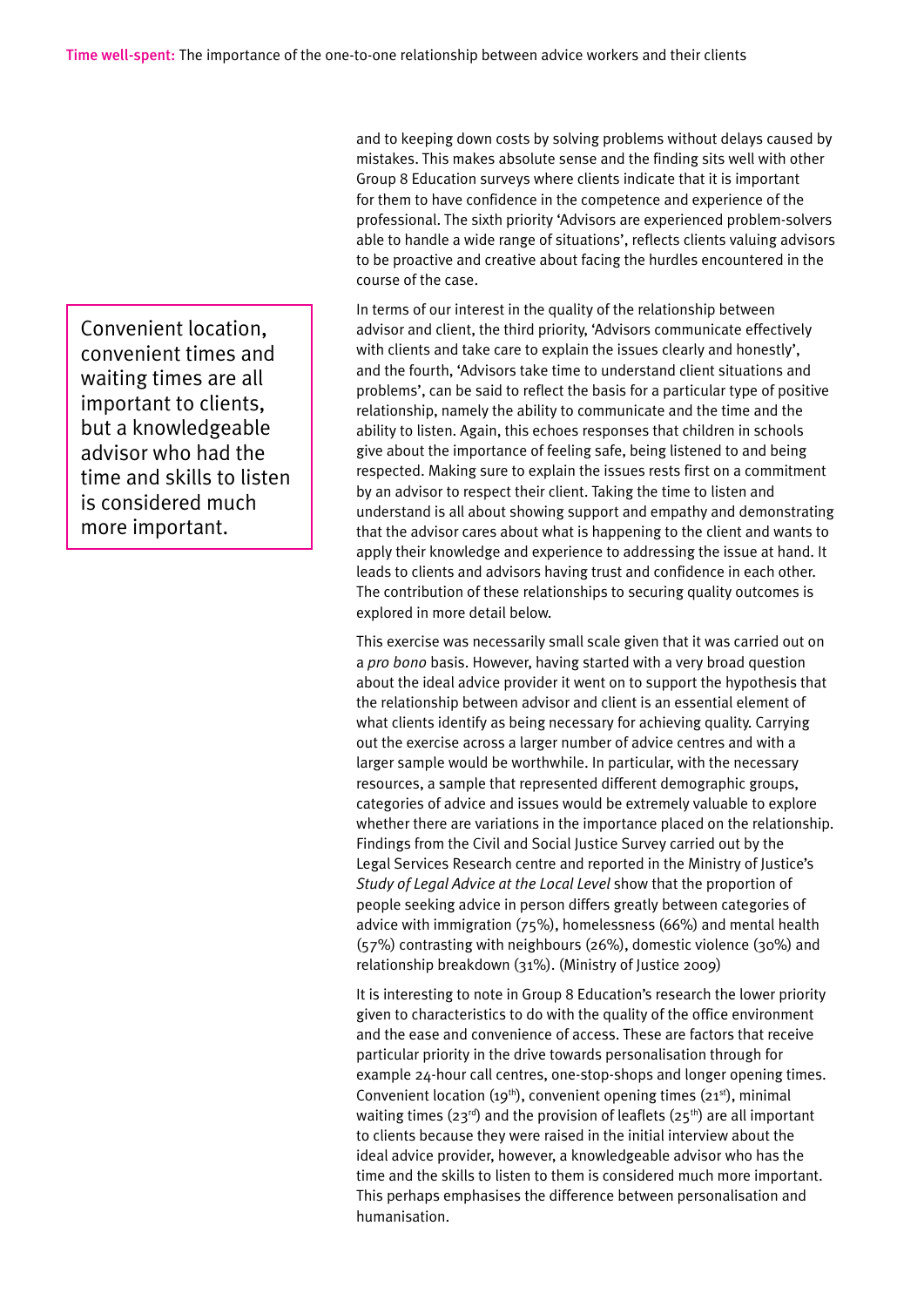# Refugee and Migrant Justice – Cost of Quality Legal Advice Research

An in-depth study into the cost of quality legal advice is currently underway, led by Refugee and Migrant Justice (RMJ). The Research Steering Group involves a range of voluntary sector advice organisations including AdviceUK, Asylum Aid Immigration Advisory Service, Immigration Law Practitioners Association, the Law Society and government departments such as the UK Border Agency, LSC and Ministry of Justice. The research is being carried out by the Information Centre about Asylum and Refugees based at City University London. Phase one of this research involves interviews with refugees and is currently underway. Interim findings relating to the relationship between solicitors and clients have been shared with CoSA.

Refugees mentioned the following points when describing their feelings towards their solicitors on good quality case management practice. In order to be satisfied that the solicitor is carrying out quality work, clients stated that they should: (this list is not in priority order)

- **College** Have experience in asylum work and specialist knowledge about refugees;
- $\blacksquare$  Carry out proper research into the facts about the case;
- **A** Acknowledge the client situation (including trauma, upheaval and ability to recount story);
- $\blacksquare$  Spend sufficient time with the client to explore complex cases early on in the process;
- **EXECUTE:** Engage with, interrogate, and cross-check evidence provided by the client in order to ensure the accuracy and credibility of the application;
- Determine the full story early on in the claim failure to do so undermines trust and can lead to additional trauma;
- $\blacksquare$  Have regular, easy and informal contact with the client;
- Have a proactive approach, exploring all possible legal routes;
- Pay attention to the context of the claim (geo-political and cultural  $\mathcal{L}(\mathcal{A})$ issues).

This list sits closely with the list of priorities identified by the Group 8 Education research – in particular the importance of the knowledge and experience of the advisor and time and ability to listen and communicate. Interestingly, there is greater emphasis in this list on acknowledging the clients situation and on the importance of research and preparation for gathering facts and building the case. This reflects perhaps the complex nature of immigration and asylum applications, plus the consequences for people whose applications fail.

Further to this list, the research identified a number of ways in which clients felt that the solicitor had provided them with a good quality one-to-one relationship. The factors associated with this were that the solicitor was:

The relationship between advisor and client is an essential element of what clients identify as being necessary for achieving quality.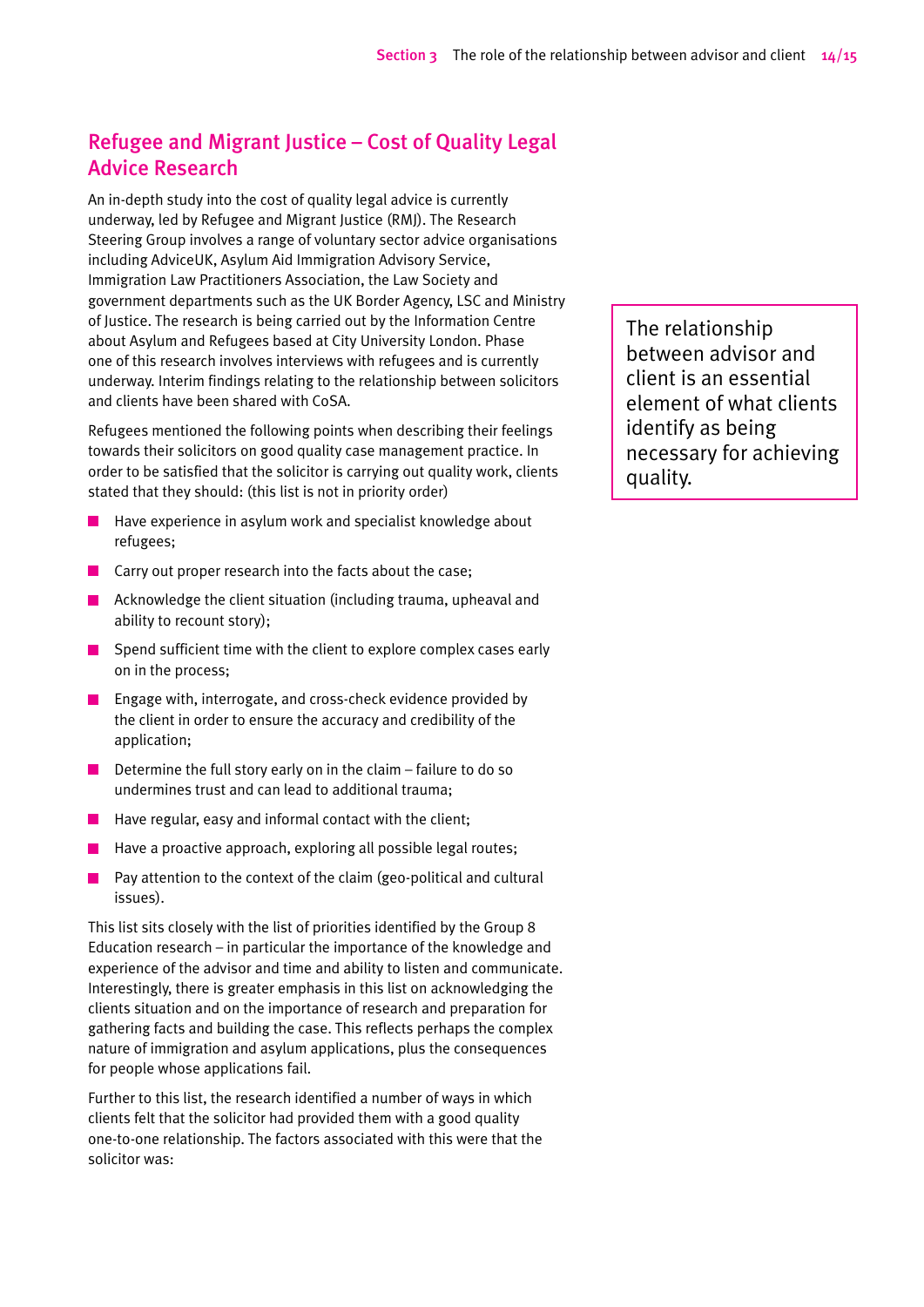- $\blacksquare$  Thorough and meticulous;
- A good and careful listener;
- Respectful of the client (various indicators were mentioned, including body language);
- Empathetic:
- Sympathetic;
- $\blacksquare$  Patient when dealing with the client during meetings and telephone calls;
- **Confidence-inspiring;**
- **On the side of the client.**

Some powerful and insightful quotations were gathered that illustrate both positive and negative experiences of one-to-one relationships.

Factors leading to a negative experience included:

*'When we went to the (legal aid solicitor) he was so – I don't know how to describe it – this case is my life, it's very important to me and we found him, me and my husband, really obnoxious and uncaring…I couldn't give my life into his hands, honestly, it was very important to us.'*

*'Well, my first solicitor, the one I got when I made my initial application for asylum, was not interested in anything, my welfare or anything. They are competent but indifferent to the plight of their clients, including myself.'*

This last quotation supports the findings above about the combination of client priorities, that whilst competence is important, it is not enough for a quality service.

Factors leading to a positive experience included:

*'He was empathising with me. He put himself in my position.'*

*'He tried to listen to his client, what they're saying, where they're coming from. He was professional but he also empathised with his clients.'*

One person appreciated the fact that she was able to cry in front of her solicitor on various occasions and was comforted by her.

Again through direct quotations, the research identifies ways in which the one-to-one relationship has a negative and positive impact on different aspects of the work advisors do with their clients.

#### Evidence gathering

Negative *– 'The thing I saw, maybe it was that man in particular, my case was very specific and I could understand that he couldn't understand what I was saying, that we had different kind of forces in our country. It's complicated, and when I was explaining to him he literally didn't understand, and he kept saying to me "Why are you doing that? What's the problem?"' 'My first solicitor did not research, did not care to find out what I was saying. All they were doing was to say that "this is what my client presented, according to him he said this, in making an application for this, we want you to look at this."'*

'He tried to listen to his client, what they're saying, where they're coming from. He was professional but he also empathised with his clients.'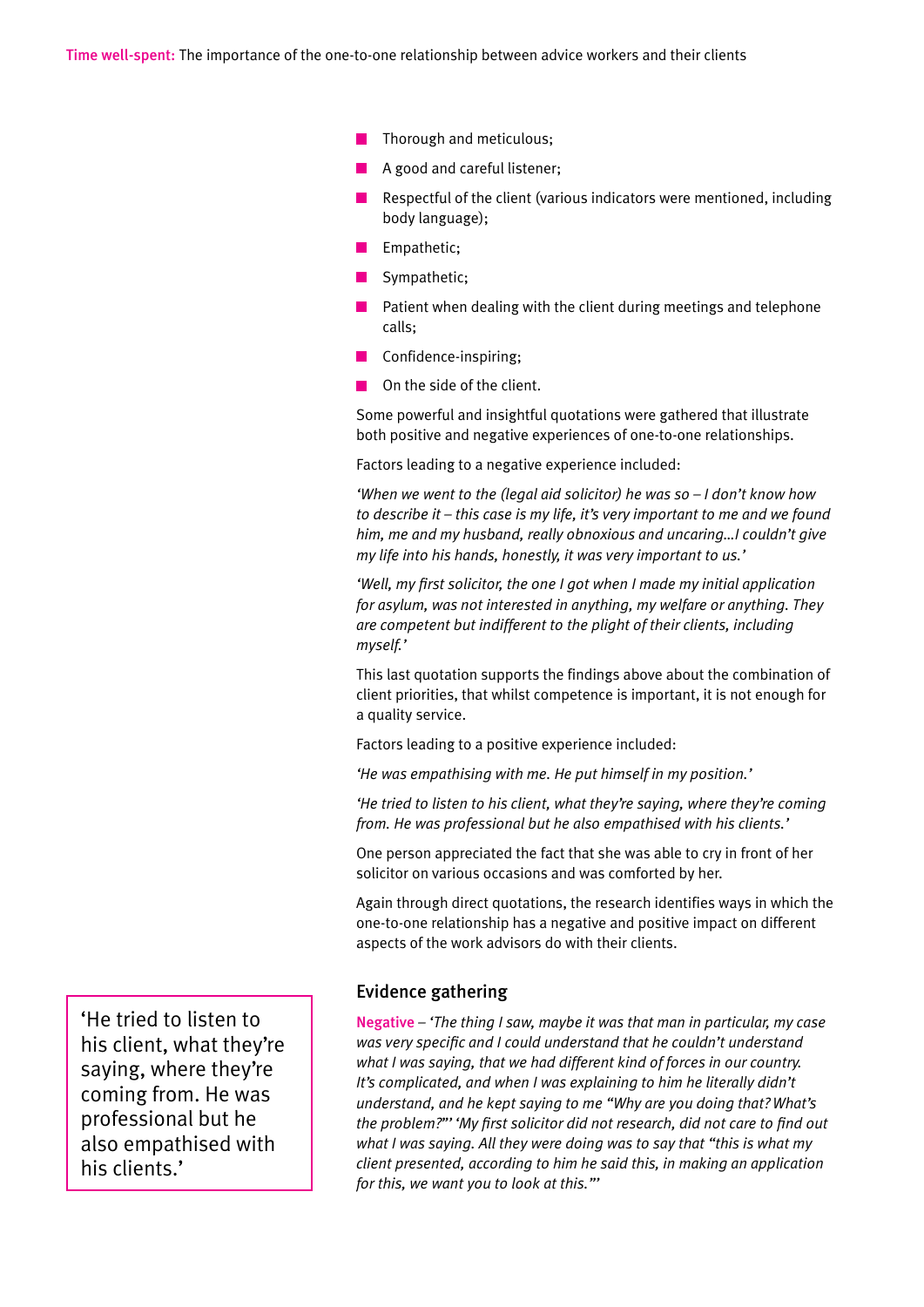Positive *– 'I had some very big confidence in him that I did not feel at any moment that I should hide anything from him. This is very important. He was a very nice person, he was very friendly.' 'If he wouldn't or couldn't understand my situation, if he couldn't accept my story, if he was not convinced I was telling the truth, I think it wouldn't have reached this level of relationship.' 'He did a lot of research, yes. He really cared, I could see that. He really cared. He went too far… like he really cared.' 'The solicitor needs to understand your case as good as you…there doesn't have to be any confusion about it because it can really affect your case.'*

#### Case management / conduct of the case

Negative – The failure to give the full story at initial stage due to solicitor's time constraints and belief that details are not needed leads to greater problems at interview and appeal stages where these details are required, and prolongation of the case. Being dropped halfway through a claim felt to one person like being "left in the middle of the road."

Positive *– 'He was prompting me, too, we need this evidence, you said this happened, get this and that. He got involved in almost everything, so I felt valued, something like that.' 'Some solicitors make representation on your behalf; they will not give you a copy of it. He made sure that every representation he made on my behalf that I had a copy of it.' 'He tried to make his client's position relevant both in the eyes of the law and at the human level.'*

#### Communication

Positive – Body language and appropriate language matters. It shows respect to the client. Done correctly it gives the client confidence to explain their story in full.

#### Contact

Negative *– 'Because I will always make the phone calls, do everything, it gave me a sense that these people don't feel concerned… and this is what most asylum seekers pass through.'*

This research provides useful support for the hypothesis that the relationship is important. In terms of the contribution to quality, perhaps the clearest and most significant factor introduced here is the contribution the relationship makes to taking instructions. Gathering good evidence is crucial to the conduct of the case and a speedy conclusion.

These interim findings will be expanded on in RMJ's final report, due later in 2009.

### Law Centres Federation research

A piece of primary research was carried out for this report by LCF. Eight law centres (Bury, Surrey, Avon and Bristol, Brent Community, Plumstead Community, Islington, Saltley and Nechells, and Streetwise Community) were asked to provide written responses to the question: What is the role of the one-to-one relationship between advisor and client in generating a quality outcome?

Good one-to-one relationships between advisors and clients were universally seen as important. They lead to the 'best possible communication'.

'I had some very big confidence in him that I did not feel at any moment that I should hide anything from him. This is very important.'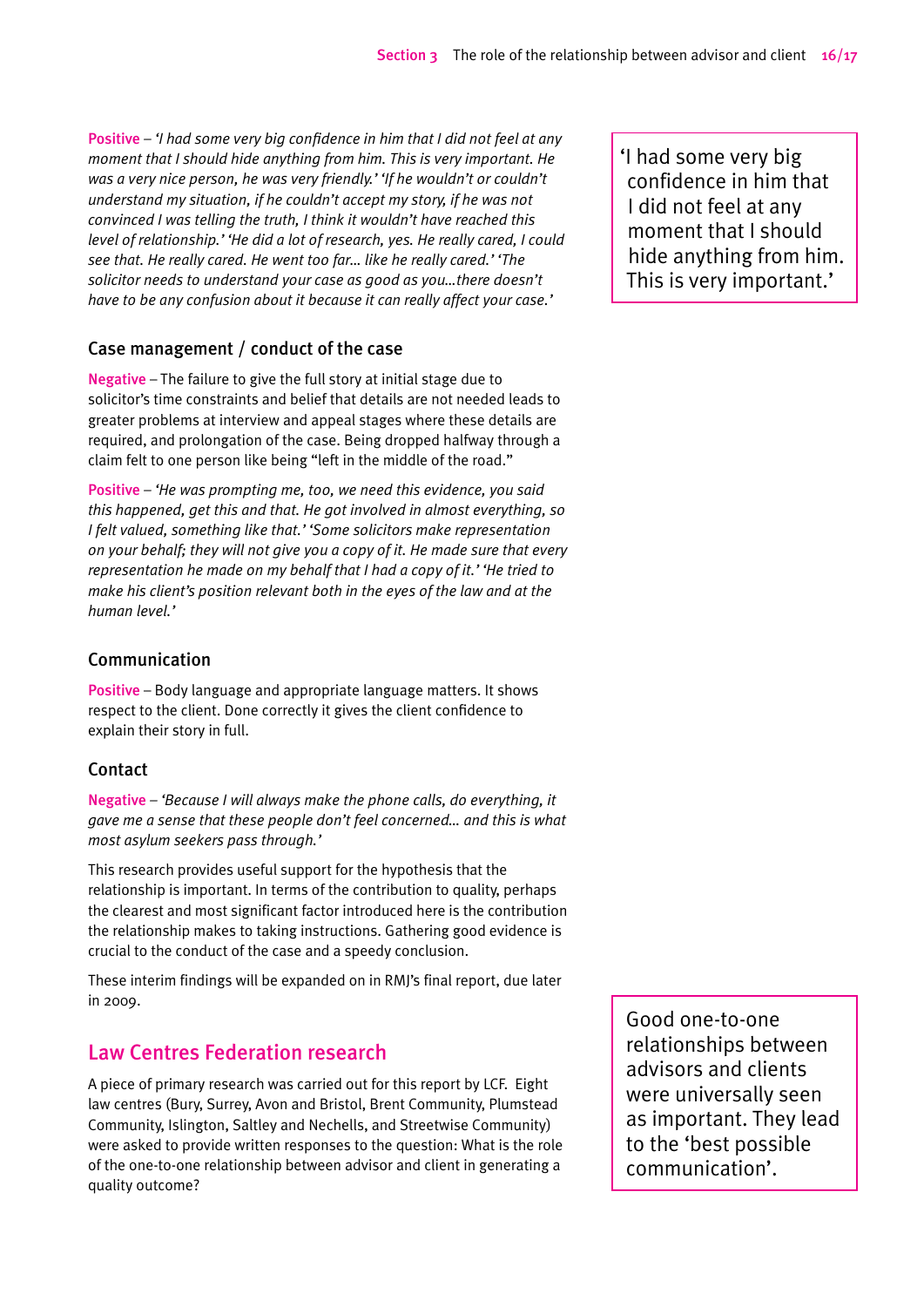It is important for clients to know that they are being 'heard', that 'someone will voice their concerns'.

A good relationship also contributes to the 'process of empowerment' for a client, increasing skills and confidence to deal with problems without the need for external help.

Good one-to-one relationships between advisors and clients were universally seen as important. They lead to the 'best possible communication' and the development of 'trust and confidence' between advisors and clients. This is important for clients to know that they are being 'heard', that 'someone will voice their concerns' and to establish that 'the advisor's sole aim is to help them secure the right legal outcome'. This is particularly important for some clients that have previously been let down by other services providers or who need to be convinced that the advisor is 'independent' and 'entirely on their side'. In turn, for advisors, having trust and confidence in their clients is important for knowing that the client is 'giving honest, accurate information' and helps to 'ensure a greater understanding of needs.' Some responses focused on the importance of being able to 'comfort' and 'reassure' clients who are 'upset and (who) desperately need to talk.' This helps to create the environment in which clients feel safe to talk and commit to sorting out problems.

All of the responses talk about the role of a good relationship in gathering 'good information' from clients and how important this is for the efficient and effective 'progress of the case'. A range of circumstances can make this more difficult; if the client is 'not articulate' or 'does not know what information is relevant' or if a client is 'mistrustful'. It requires skills on the part of the advisor to draw information out, as well as time. A good relationship also contributes to the 'process of empowerment' for a client, increasing skills and confidence to deal with problems without the need for external help, so that 'even if the legal outcome is not what the client wanted', there has still been some benefit. This focus on empowerment makes a particular contribution to 'prevention of future problems'. Finally, advisors talked about a good relationship leading to helping to uncover underlying problems both that are 'personal to the client and of a system nature' giving 'greater scope for broader outcomes.'

### Review of Law Centre client feedback forms

In a further piece of primary research for this project carried out by Allen & Overy, all the client feedback forms (a total of 283) sent to five Law Centres (Brent Community, Croydon and Sutton, Sheffield, South West London and Wandsworth and Merton) during the period April 2007 – March 2008 were reviewed.

Most forms use a tick box format but some clients added additional comments. The research found that 26% of respondents specifically mentioned the relationship with their advisor. The characteristics clients mentioned when discussing the relationship with the advisor fell into two categories:

Advisor attitudes that clients specifically recorded as being highly valued – accessible, diplomatic, conscientious, polite, helpful, friendly, supportive, sympathetic, kind, understanding, caring, hard working, believed in me, didn't give up on my situation, patient, courteous, honest, built my confidence, gentle.

Advisor competencies specifically recorded as being highly valued – professional, efficient, kept me informed.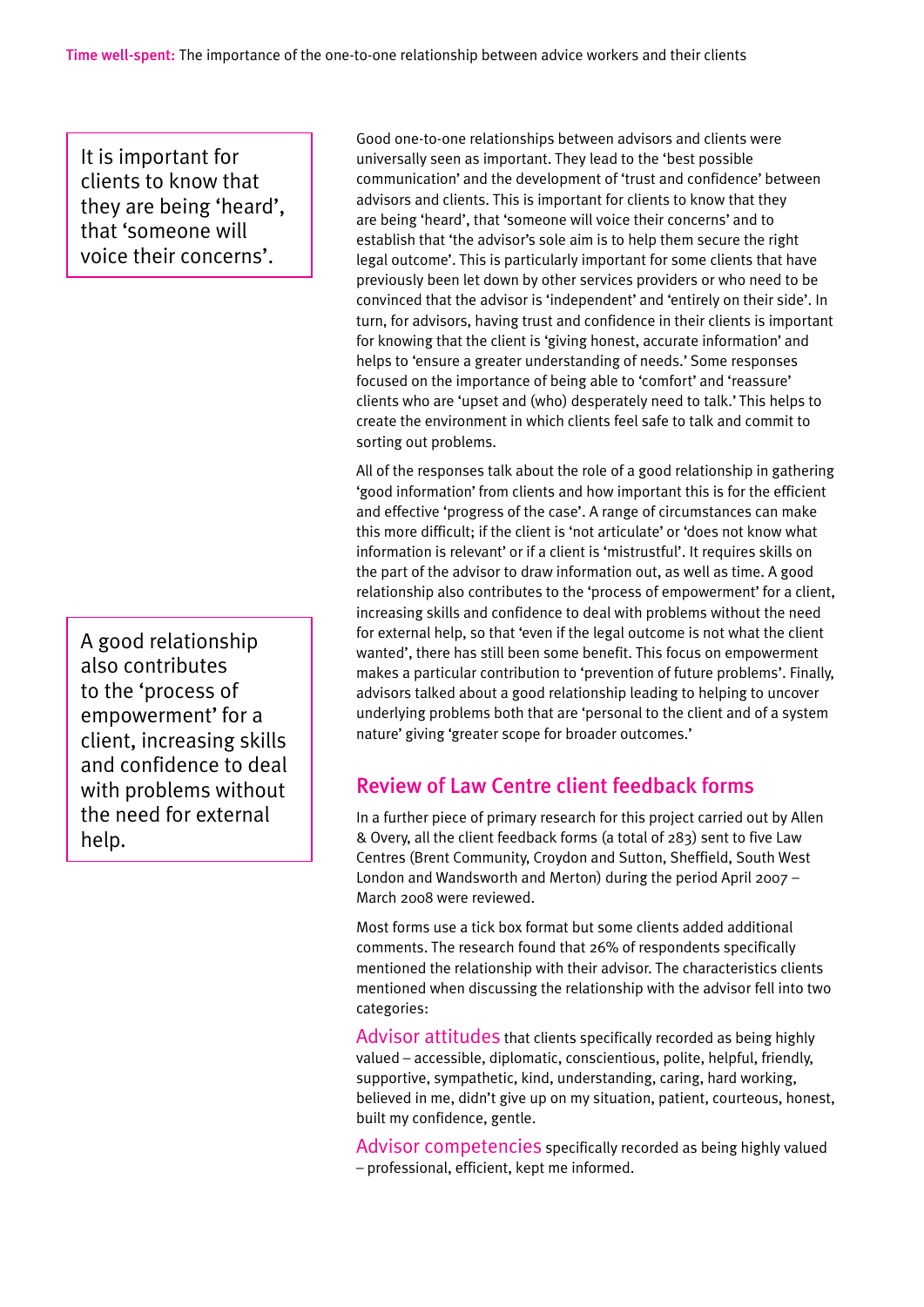Many of the forms record how grateful clients were and reflect what good relationships had been established between the advisor and the client, which was clearly highly valued:

*'I do appreciate all the trouble you have taken for our case. We never forget your help and you are always our friend here.'* 

(Wandsworth and Merton)

*'I felt like I made a new friend.'*  (Sheffield)

*'You worked hard and tirelessly as my solicitor. You are a hero to me.'*  (Brent Community)

*'It was like someone taking a great weight off my shoulders.'*

(Sheffield)

*'As helpful as humanly possible… even though the outcome did not go in my favour.'* 

(Sheffield)

*'Without (my advisor's) help and support I would have had a breakdown and my family torn apart. I will always (be) truly grateful to her.'* 

(South West London)

Where negative comments have been made on forms, they often relate to the quality of the interaction. For example, one client said that on first contact they were dealt with in a very abrupt manner by the receptionist. This experience shaped their entire experience.

In addition to the primary research carried out for this project, we have reviewed of a range of work currently underway in the advice sector to see whether our hypothesis is supported elsewhere and, if so, what particular contribution good one-to-one relationships can make to achieving quality outcomes.

### Early Advice "Solihull" Pilot

The Early Advice "Solihull" Pilot, a joint UK Border Agency (UKBA) and Legal Services Commission (LSC) initiative, looked at the benefits for asylum seekers of "front loading" legal advice and services early in the asylum process. The pilot took place in Solihull from November 2006 to December 2007 and the process is now going to be rolled out to a whole UKBA region from April 2010.

This pilot is interesting for our work because, as the independent evaluation notes, 'a stated aim (of the pilot) was a much closer working relationship between all parties.' (Aspden 2009: p.25) This relates not just to the importance of the relationship between clients (called 'applicants' in the pilot) and advisors (called 'legal representatives' in the pilot), but also between legal representatives and caseowners (the representative of the Home Office in charge of the case).

The main proposition being tested in the pilot was whether more investment in legal advice and discussion at the initial stage would shorten the time taken for decision-making in asylum cases and lead to greater justice and lower costs. Around 73% of claims for asylum are

More investment in legal advice and discussion at the initial stage would shorten the time taken for decision-making in asylum cases and lead to greater justice and lower costs.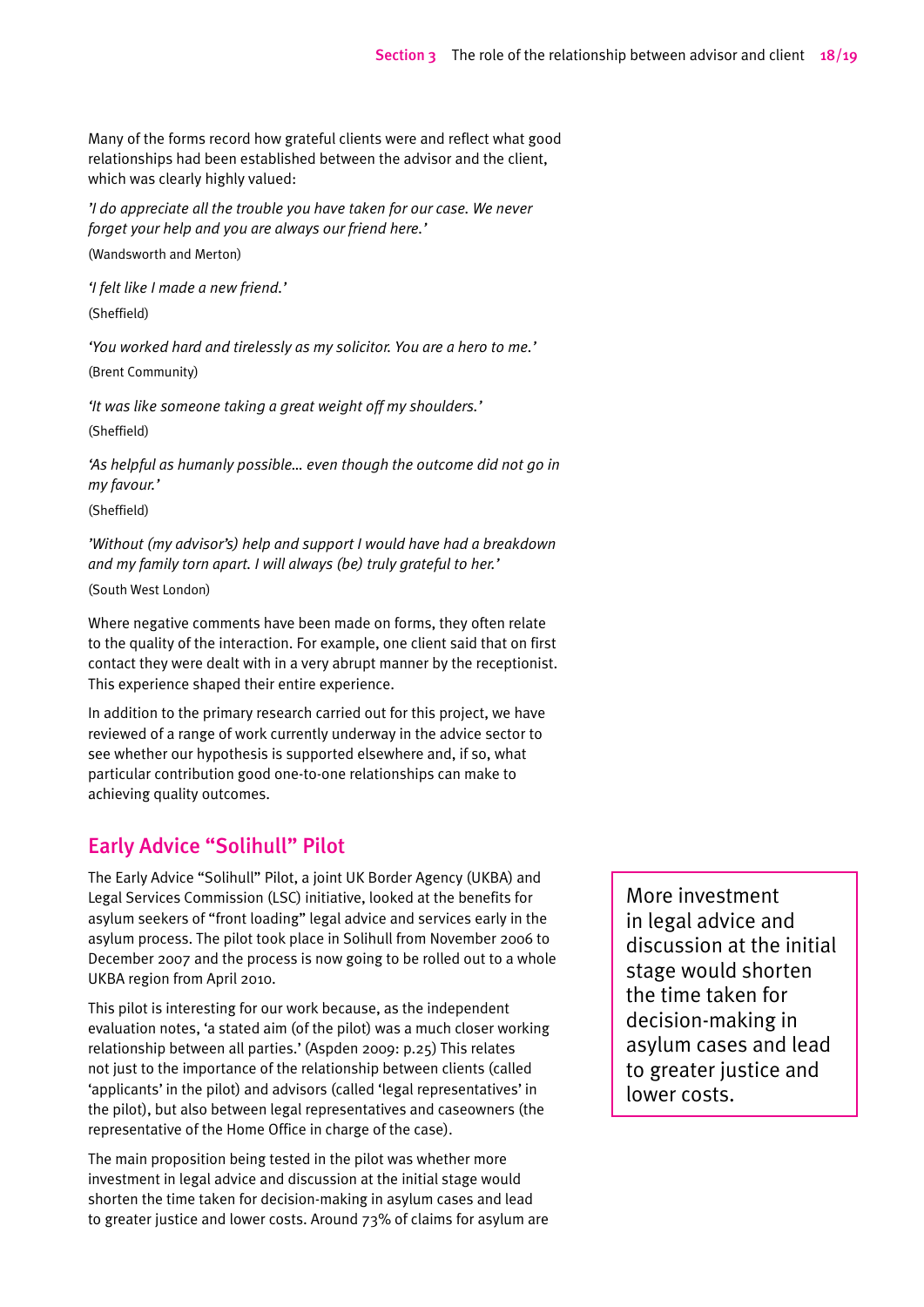rejected at "first instance" i.e. the decision made by the Home Office; 23% of appeals to the Independent Asylum and Immigration Tribunal (AIT) go on to be successful with this process taking many months and incurring a range of additional costs to the public purse.

In the pilot, all asylum seekers under the New Asylum Model were given access to independent accredited legal representatives before the initial decision-making interview with the Home Office caseowner. In contrast to current standard practice, these legal representatives were then able to:

- $\blacksquare$  take a witness statement prior to the Home Office interview in all cases;
- $\blacksquare$  liase with the Home Office caseowner to try and clear up disputes before and after the initial interview;
- $\blacksquare$  identify issues disputed by the Home Office and acquire evidence for the client as soon as possible in the process; and
- accompany the client to the Interactive Home Office Interview.

In the pilot evaluation, a 'control group' (Leeds) was used to compare findings across three measures:

- (i) *Case conclusion targets (where "case conclusion" means the applicant is either integrated or removed within six months).* Case conclusion rates in Solihull went from 29% in the first quarter of the pilot to 58% in the final two quarters (Leeds 32% to 33%). The evaluation concluded that the pilot led to significant and sustained improvement leading to this indicator being met and exceeded.
- (ii) *Faster, higher quality, more sustainable asylum decisions.* Seven elements were identified to measure this indicator and all were met. For example, under 'faster recognition and integration of refugees' the pilot produced a higher grant rate of 58% (Leeds 34%) meaning cases did not proceed through to expensive appeal. Correspondingly, Allowed Appeal rates in the pilot were 10% (Leeds 20%). On the measure 'effective conclusion of negative decisions', there was improvement in the pilot area from 10% to 16% (Leeds 5% to 6%) and the report notes 'a strong impression that negative decisions were better received by asylum claimants.' (*ibid*.: para 344).
- (iii) *Overall cost savings with any rise in the Legal Aid Budget offset by savings elsewhere*. Although the Solihull Early Advice process was initially more expensive than standard practice, the evaluation concluded that 'considerable potential savings in National Asylum Support Service, AIT and LSC costs have been indentified in direct relation to the lower allowed appeal rate.' (*ibid.*: para XXIV)

The pilot was testing a range of new arrangements but, focusing on the potential impact of one-to-one relationships, the evaluation notes that:

*'the greater emphasis on interaction (between caseowners and legal representatives) led to the development of a culture of mutual professional respect and trust… that had not existed prior to (the pilot) when relationships were characterised by mutual suspicion.'* 

(*ibid*.: p. 53)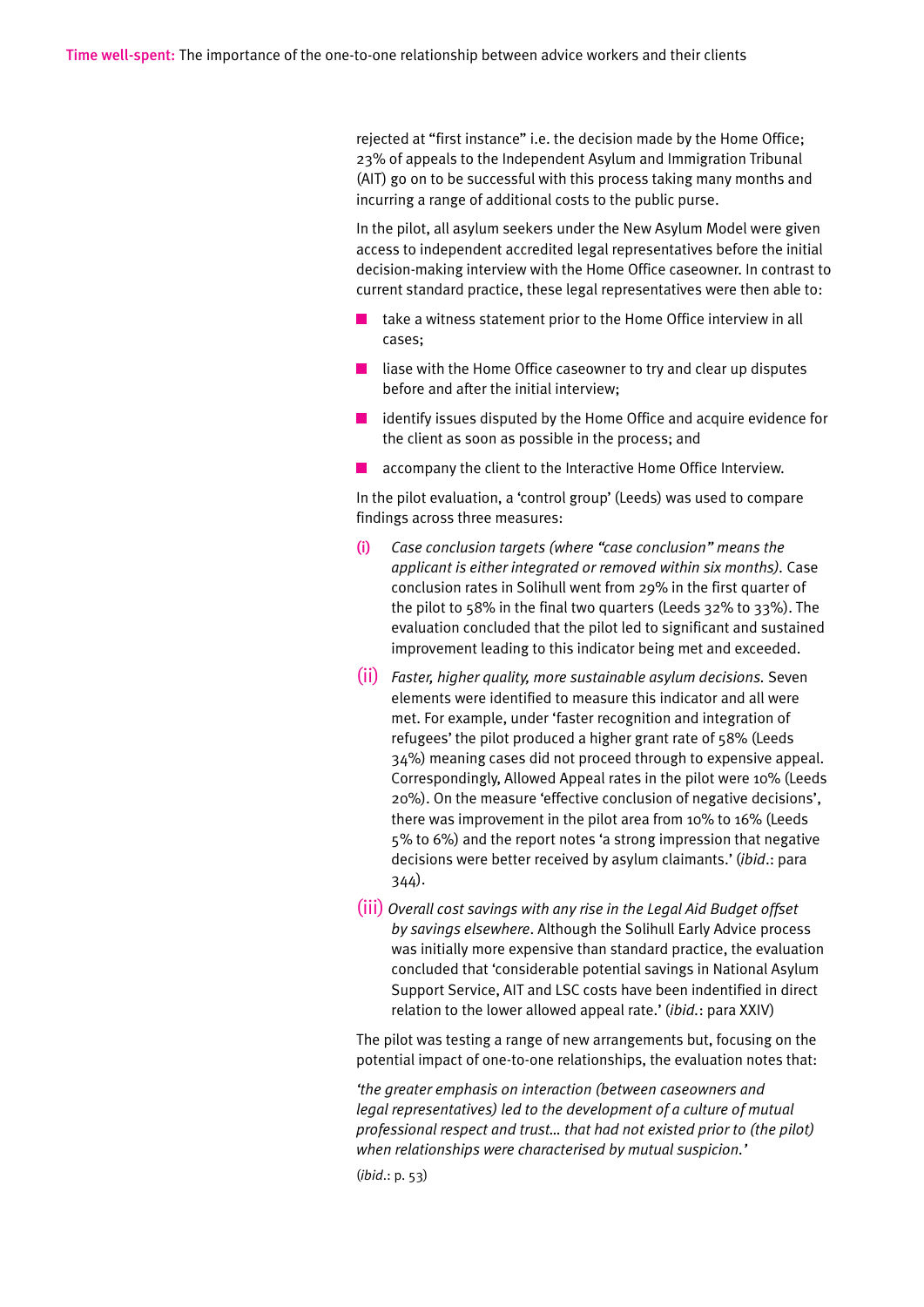The evaluation also identified increased empathy towards applicants on the part of caseowners. (*ibid*.)

In terms of applicants relationships with their legal representatives the evaluation noted that applicants 'seemed to have a better understanding of what was happening at each stage (of the claim).' (*ibid.*: p.17) One of the main aims of the pilot was to ensure all relevant information and evidence was identified and put in front of the caseowner for consideration prior to the decision. This puts great importance on the ability of the legal representative to gather this information from applicants who are vulnerable and often traumatised. Caseowners noted 'the support that legal representatives can provide at interview is important in… identifying relevant evidence' (*ibid.*: p.43) The LSC's Quality Review of the pilot also noted that:

*'the best features of the Early Advice Pilot files... (were the) quality of detailed statements, with some firms preparing statements of excellent quality.'* 

(*ibid*.: p.78)

Better statements also helped to shorten interview times. The skill and ability of the advisor to draw out these statements is therefore an important part of the process. It is worth noting that this task is even more delicate when the asylum applicant is a child. Maurice Wren, Director of Asylum Aid, who conducted a series of evaluation workshops with voluntary sector providers involved in the pilot, believes that:

*'the relationship between applicant and advisor is a means by which a good decision is reached… it is critical to getting the necessary evidence and information in front of the decision maker.'* 

(Wren 2009)

The independent evaluation also noted the value of applicants having the same legal representative throughout the process. This:

*'underpins the end-to-end case management and seamless case ownership which improves the engagement and understanding of caseowner, legal representative and applicant at all stages of the claim'*  (Aspden 2009: p.51)

One interesting consequence of this approach was that as well as noting that negative decisions were better received by applicants, the pilot resulted in fewer absconders. The evaluation concludes that this was because applicants had been involved throughout the whole process and appreciated that they had been able to put their case fully.

In conclusion, the evidence of the successful Solihull pilot suggests that closer and more productive relationships between caseowners, legal representatives and applicants were a significant element of a successful pilot.

## Rights within Reach research by Youth Access

It has not been within the scope of CoSA's research to examine how the needs of different demographic groups may have an impact on the role of the relationship between client and advisor. However, Youth Access and LCF have carried out recent research looking at the advice needs of young

The relationship between applicant and advisor is a means by which a good decision is reached.

Closer and more productive relationships between caseowners, legal representatives and applicants were a significant element of a successful pilot.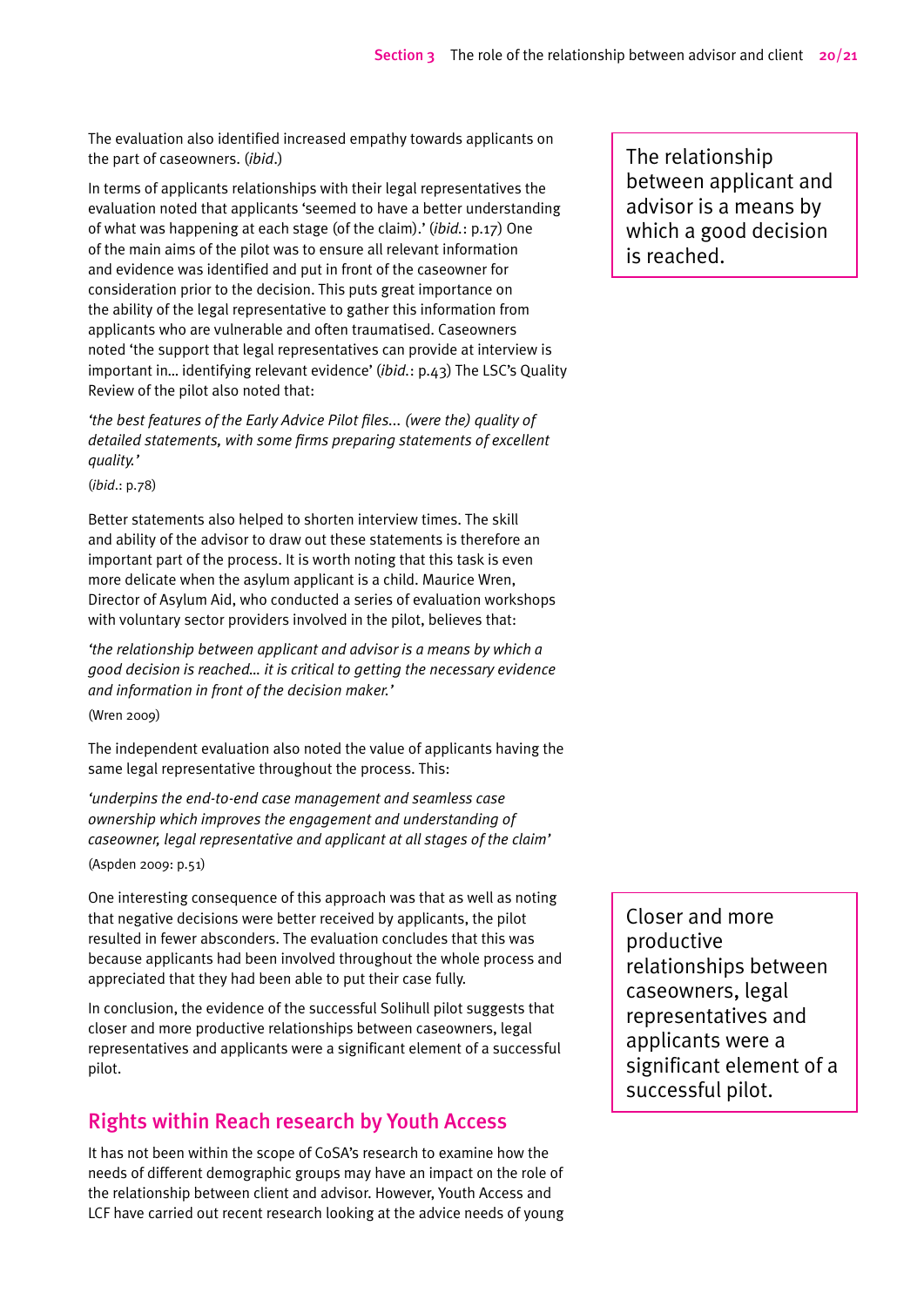A strong one-to-one relationship between advisor and young person is vital to improving the young person's chances in the long-term.

people. (Verma and Wilkins 2009) Young people are more likely to have civil legal problems than the rest of the population concerning issues such as homelessness, unemployment and debt.

The research puts forward a blueprint for effective legal advice services. Particularly relevant to our question are two conclusions, that young people primarily want and need advice face-to-face, rather than by mobile telephone or on-line and that a strong one-to-one relationship between advisor and young person is vital to improving the young person's chances in the long-term.

One young woman helped by an outreach legal advice service for young people testifies to the empowering impact of advice delivered in this way:

*'Within five years of being kicked out of home I graduated with a law degree; this would have never been possible were it not for the advice, representation and guidance from my legal advisor who got me housed and then kept in touch'* 

(Youth Access 2009)

The research argues that the importance of young people getting a positive experience of seeking advice right from the first contact. Once successfully established, an advisor-young person relationship is far more likely to continue to allow effective follow up work. A key factor in creating young-person centred advice services is building face to face relationships of trust and confidence with young people. As well as supporting findings elsewhere about the contribution to gathering good information, this research interestingly adds that good relationships reduce the risk of subsequent no-shows at later appointments. This is important for the future successful progress of the case, as well the efficient running of the advice service.

As with other findings, the report concludes that advisors need to have both sound legal knowledge of young people's rights and entitlements **plus** the ability to engage young people.

#### Other research

Research carried out by the LSE on access to justice in a London Law Centre involved a detailed examination of interactions between immigrant / asylum claimants and lawyer / caseworkers in the South West London Law Centres. It aimed to explore the effects of recent changes to the law and to legal aid funding. The research revealed how important the role of the caseworker is in helping claimants to navigate the complex bureaucracy created by immigration asylum law. Interviews with clients revealed how they experience immigration and asylum law as 'impenetrable' and unresponsive to individual circumstances. The study concluded that expert advice in a dehumanising bureaucracy requires sympathetic hearing as well as technical assistance. The research also documented how caseworkers were finding it increasingly difficult to work in this way. This is discussed further below. (James and Killick in preparation)

Advice Services Alliance has been developing approaches to measuring outcomes. In one pilot in Southwark, clients were asked what they particularly liked or disliked about the service. Comments about what clients valued in the staff included – helpful, quick, welcoming,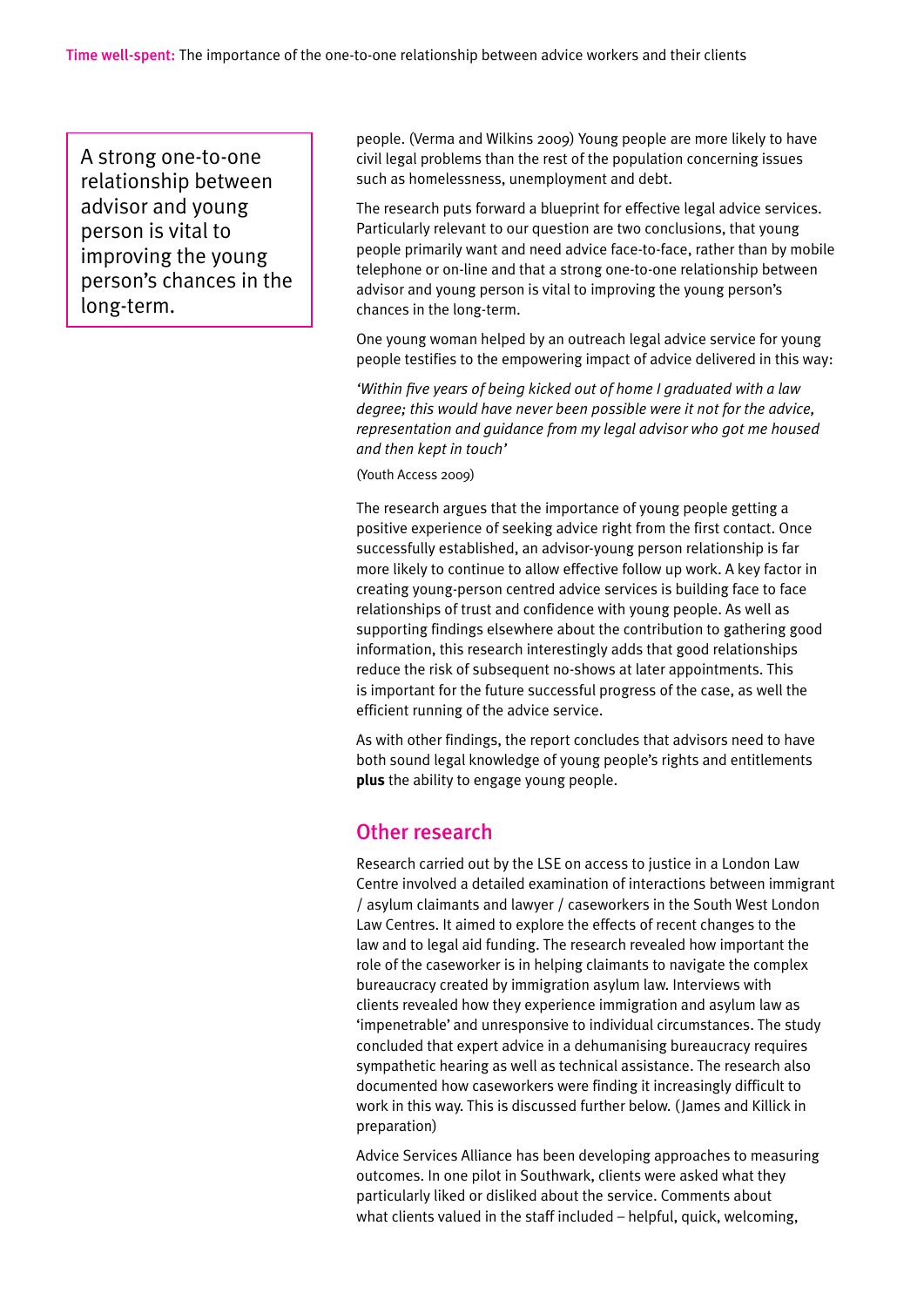professional, friendly, sincere, very kind, supportive, informative, well trained, gave excellent advice, listened and treated client with respect, took time to explain what was going on at every stage due to English being their second language, they do everything they can for you, reception is lovely – always a smile, caring, warm people, expert help was given to me, they kept me up to date. Clients really trusted their solicitors. (Bhavnani 2008a)

#### Conclusions on the research

Altogether, this range of evidence points unequivocally to the fact that clients value a good relationship with their advisor. Taking the time to listen and explain, to show empathy and sympathy and to show respect are seen as essential parts of a quality service.

However, the importance of this goes further than just an understandable desire to be treated well. We have seen the different ways in which the relationship is instrumental to the quality of the work advisors do with their clients.

- Feeling respected and listened to creates trust and confidence between advisor and client and this is crucial to gathering accurate information. The contact that advisors have with their clients is the source of instruction, their opportunity to gather the circumstances of the case and the evidence needed to pursue it. Where the relationship is poor, information can be withheld, misunderstood or given incorrectly all leading either to the wrong advice being given, to the wrong outcome being achieved or to mistakes that have to be rectified later. Good information is therefore vital to the right decisions being taken at the earliest opportunity. Furthermore, as the rules and bureaucracy around benefits and rights becomes increasingly complex, advisors have an important role in helping clients to navigate this complexity.
- $\blacksquare$  A good relationship is also important for the future progress of the case. Advisors will need clients to respond to further requests for information and attend future appointments. We have seen how, where this is done well, even if the eventual outcome of the advice is not what the client wanted, the good relationship and the resulting understanding that clients have of the case and the confidence that everything has been done to pursue the case rigorously helps clients to accept this outcome more readily.
- $\blacksquare$  A good relationship helps to uncover underlying problems being faced by clients that may have contributed to the specific issue being addressed by the advice worker. Advice workers can play an important role in helping clients to access support for these other problems.
- Linked to this is that the one-to-one attention advisors give to clients is part of advice making a deeper contribution to the personal development of clients. This means that receiving advice goes beyond a one-off transaction to help clients potentially tackle their own problems differently in the future, perhaps seeking advice earlier and preventing problems from escalating, dealing with issues themselves or going on from this moment in their lives with renewed confidence.

Taking the time to listen and explain, to show empathy and sympathy and to show respect are seen as essential parts of a quality service.

One-to-one attention advisors give to clients is part of advice making a deeper contribution to the personal development of clients.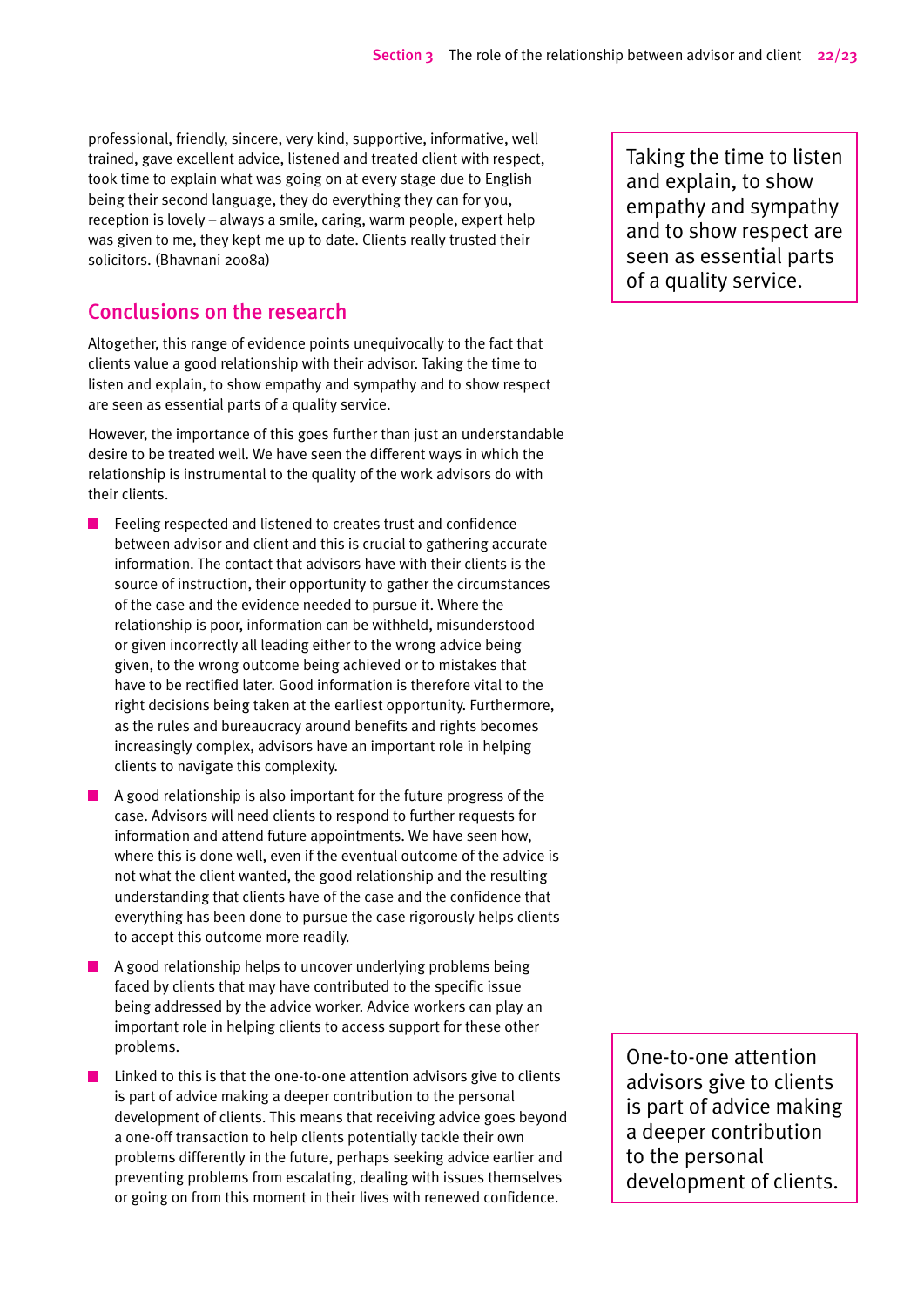Building relationships takes time. Clients repeatedly talked about the importance of advisors taking or having the time to listen.

We have also seen what advisors need in order to establish good one-toone relationships. These are, in the end, quite simple.

- They need the time building relationships takes time. Clients  $\mathcal{L}_{\mathcal{A}}$ repeatedly talked about the importance of advisors taking or having the time to listen.
- They need to begin building relationships at the earliest opportunity.
- They need to hold certain values the relationship with clients needs to be based on respect from which grows the desire to show empathy. Advisors need to be proactive and show that they will not be put off by hurdles faced in the course of pursuing the issue. This helps to inspire confidence in the client that the advisor cares about their case.
- They need the skills building relationships requires advisors to  $\mathbf{r}$ be good listeners and good communicators. It also requires an understanding of the impact of multiple disadvantage on people and how in these circumstances it is important for clients to feel valued and that the service is responsive to their needs. They need to be able to deal with clients as people not as cases. They need to operate within a system that recognises the value of the building a good relationship – rushed transactions in highly pressured environments, burdensome administrative procedures, excessive direction in how to manage the progress of a case all mitigate against creating the conditions needed to develop a productive relationship.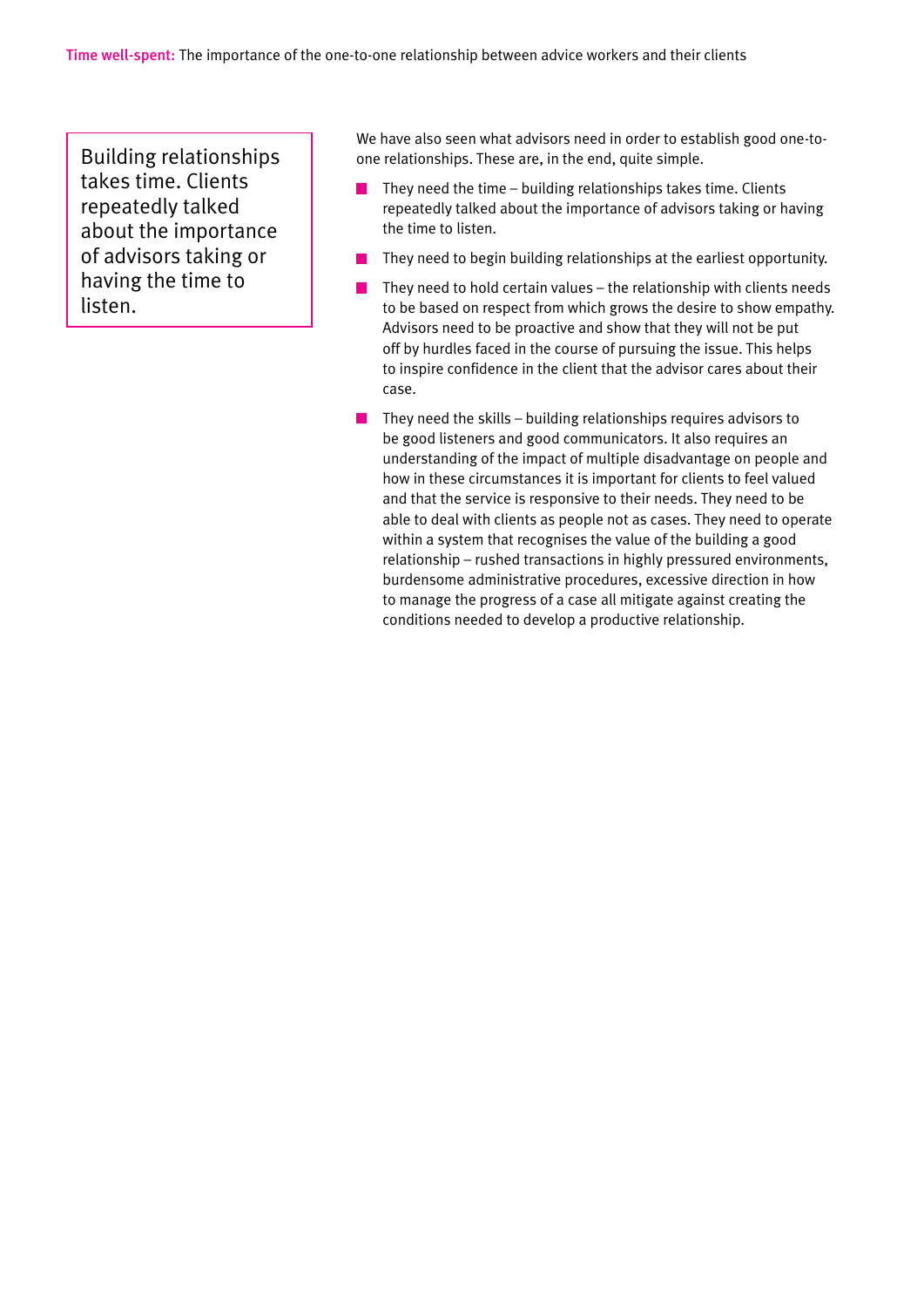# 4. Increasing pressure on the capacity of advisors

#### The impact of reforms to legal advice services

In May 2004, the Department for Constitutional Affairs (DCA) established the Fundamental Legal Aid Review. This study was asked to look at the long-term future of the legal aid system and how it could:

- provide services which meet the needs of society;
- $\blacksquare$  be best used to help people improve their lives and prevent social exclusion;
- help deliver innovative ways of delivering legal services to ensure  $\mathcal{L}_{\mathcal{A}}$ best use of taxpayers' money. (Cabinet Office 2008).

It was felt by others at the time that the primary focus of the review was to try to cut the cost of legal aid. (Law Society 2004, Hynes and Robins 2009) Although a final report of the Review was not published, some of the results were contained in the DCA report *A Fairer Deal for Legal Aid* published in July 2005*.* This set out the Government's long term strategy for legal aid and highlighted a number of areas for reform, particularly of the criminal legal aid system. One of the most significant outcomes of that report was the announcement of an independent review of legal aid by Lord Carter of Coles which would promote 'an active and competitive legal services market' providing 'greater efficiency and value for money'. (DCA 2005: p.19)

When Lord Carter published his report in July 2006, its main recommendations for civil legal aid were:

- Fixed or graduated fees for all casework i.e. cases would be paid  $\mathcal{L}_{\mathcal{A}}$ at a standard fixed rate, replacing a system based on funded posts delivering an agreed number of hours over the course of a year. Organisations would depend on a "swings and roundabout" effect where long cases costing more than the fixed fee would be balanced out by short cases where a profit could be made;
- $\blacksquare$  A 'unified contract' for all civil work and limiting contracts to either £25,000 or £50,000; and
- $\blacksquare$  Best Value Tendering (BVT) to be introduced for all civil contracts with suppliers bidding against criteria. BVT was seen as helping to deliver quality services where the price paid for those services reflects the cost of their provision.

Lord Carter made clear in the report that the development of a market for legal aid services would mean some organisations would have to merge or close. Also, that the move to fixed fees was a step to an eventual transition to a full market approach. It was part of the response to what Lord Carter saw as: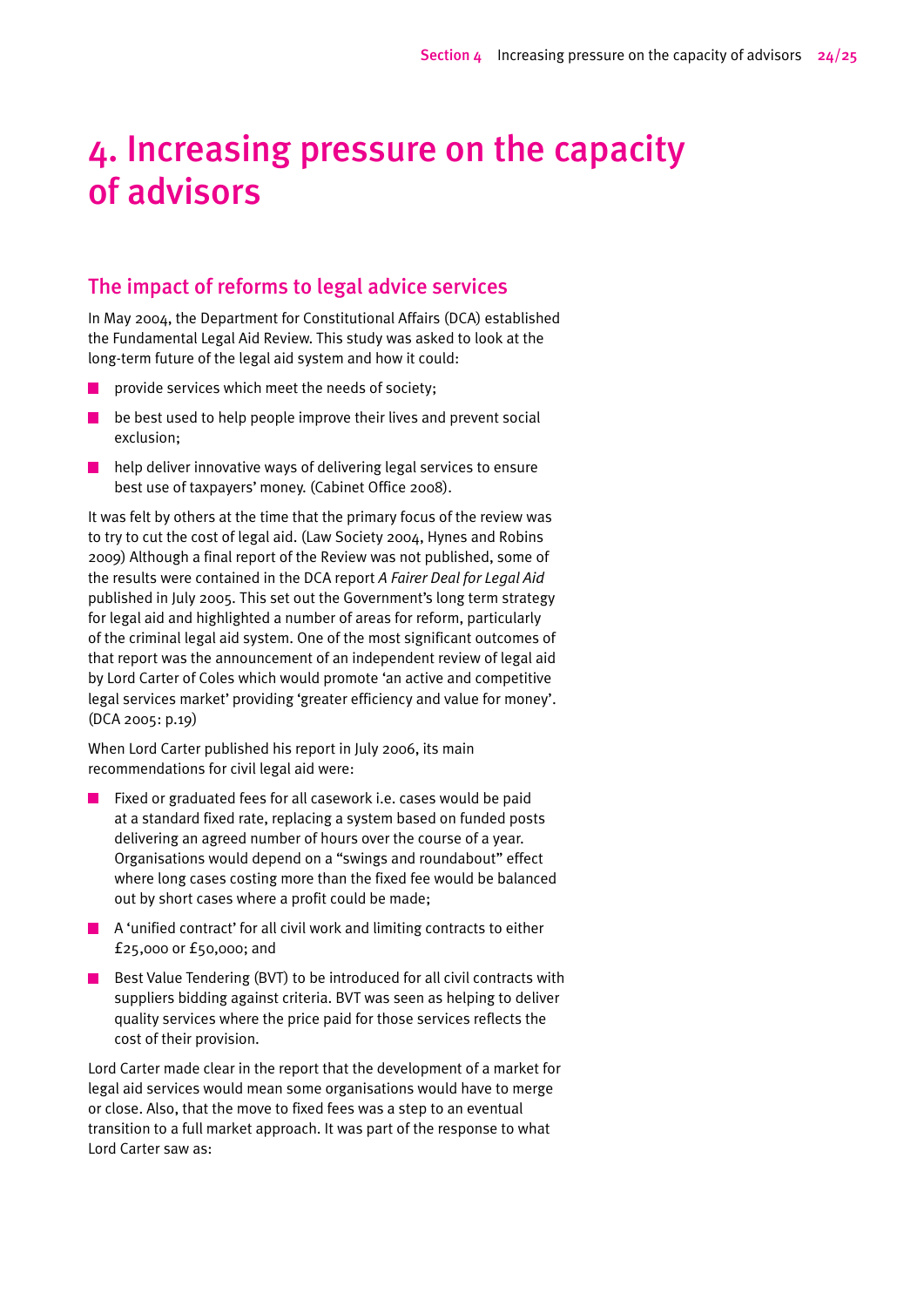*'scope for greater efficiency in the way that not for profit organisations deliver legal advice services. The funded post model that applies to not for profit agencies may encourage inefficiency, as by paying for hours worked rather than cases completed it may encourage some caseworkers to spend more time on cases than is strictly necessary.'* 

(DCA 2006: p.45, emphasis added)

The change to fixed fees in October 2007 proved extremely controversial and prompted severe criticism from advice agencies (Advice Services Alliance 2007; AdviceUK 2008; James and Killick, in preparation), unions (Unite 2008) and the media (Bunting 2008). The House of Commons Constitutional Affairs Committee described the implementation of fixed fees as a 'breathtaking risk' (HCCAC 2007: para 129) which was being introduced at 'breakneck speed,' (HCCAC 2007: para 133).

#### The impact of fixed fees

We have seen that a major factor in establishing good one-to-one relationships is time. Fixed fees put immense pressure on this time.

- Fixed fees are set too low for the "swings and roundabouts" model to work. In order to remain viable and attempt to maintain levels of quality, organisations are subsidising legal aid advice services with unrestricted funding. The Law Centres Federation reports the astonishing figure that levels of unrestricted reserves amongst their members have dropped by 70% since the introduction of fixed fees. (NEF Consulting 2009) Four law centres have already closed.
- The pressure to claim a fee leads to organisations closing cases sooner than they would have done before. For example, rather than following a homeless case through from start to appeal, a 'case' will consist of brief advice and sending someone back to the Homeless Person's Unit. It is said that some organisations "cherry pick" cases that are short term and simple, rather than longer term and more complex. The MoJ's *Study of Legal Advice at the Local Level* noted that this practice was reported, but found little hard data to show its extent. The Study went on to call for the impact on services of the incentive to close cases sooner to be examined further (Ministry of Justice 2009). Although the scheme does make provision for providers to claim higher fees for "exceptional cases" this facility is administratively time consuming and not being used by organisations as much as expected. The gap between the fixed fee and qualifying as an exceptional case is too wide. This creates an economic disincentive to take the time to work with the most vulnerable people with the most complex problems.

An average fee for the whole country does not account for various reasons why costs can differ geographically and depending on client groups. Research by the New Economics Foundation noted the additional costs of delivering advice in London (due to higher salaries, competitive recruitment and higher rents) (NEF Consulting 2009). Also, the LSC's own Regulatory Impact Assessment on the legal aid changes found that client groups from Black, Minority, Ethnic and Refugee (BMER) communities are likely to have higher case costs: Mixed Asian (by 46%), Indian (by 34%), Mixed White/ Black African (by 27%), Pakistani (by 25%) and White Irish (by 23%).

Fixed fees create an economic disincentive to take the time to work with the most vulnerable people with the most complex problems.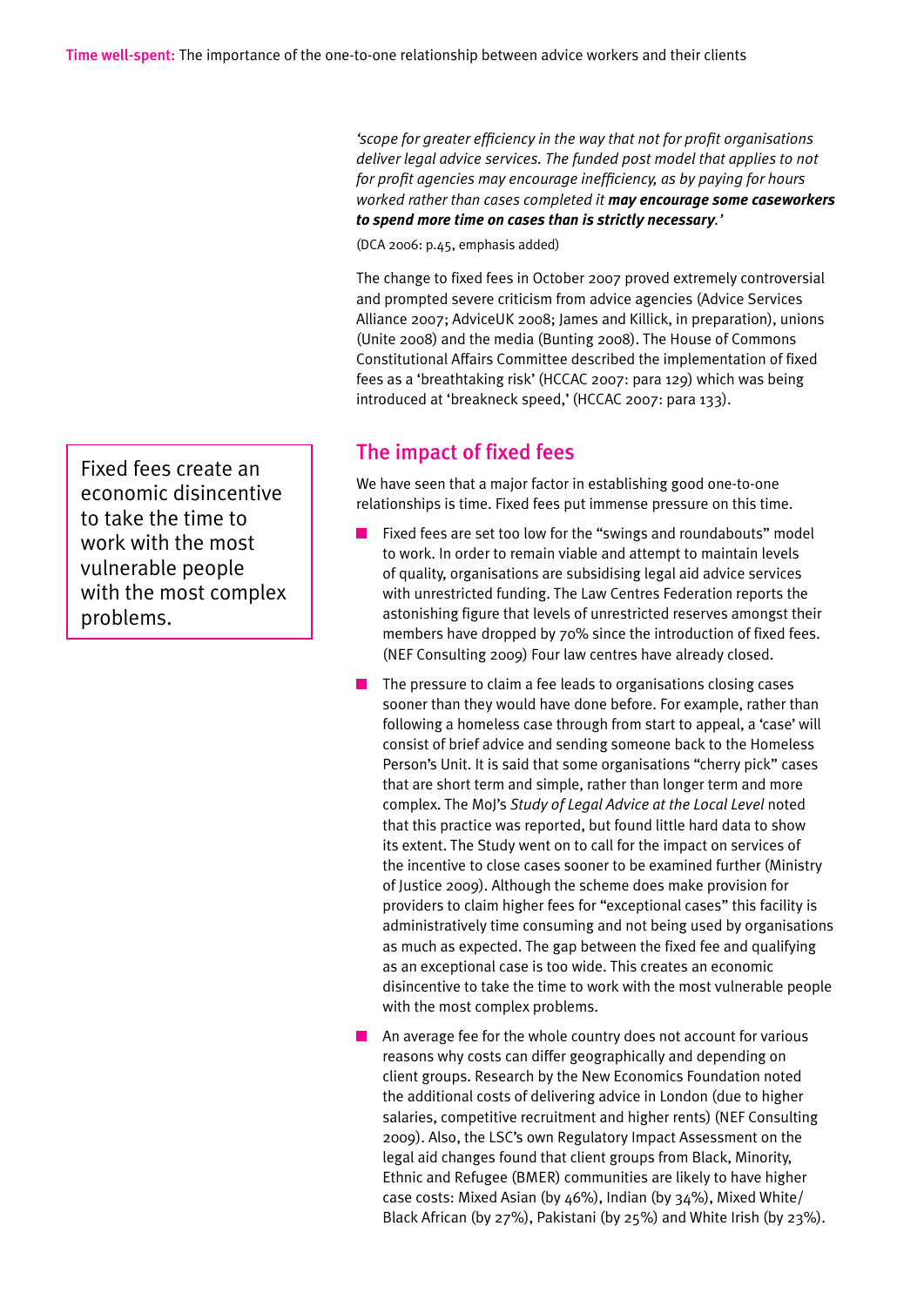(LSC 2006: p.34) At the same time, fixed fees do not make additional allowance for the costs of providing advice in a rural area where travel is necessary.

- The administration associated with fixed fees is excessive, particularly when claiming for a higher level of fee under the Exceptional Case provision (available when a case extends to three times the value of the fixed fee). The bureaucracy goes beyond reasonable requirements for demonstrating accountability.
- Work by AdviceUK and Vanguard Consulting found that fixed fees have led to agencies having to provide services in different ways, not driven by user value. This includes dividing client enquiries into several "matters" and restricting the things they could do for the client to meet contractual targets. Administrative activities have increased following legal aid reforms and agencies are under pressure to close cases quickly in order to claim the fixed fee. For example, the research found that advisors commonly sent letters to creditors in debt cases but closed cases without waiting for a reply. (AdviceUK 2009)

We also saw that a factor in establishing a good relationship requires advisors to treat clients as people not cases.

Fixed fees have introduced a focus on New Matter Starts (NMS) as the principal unit of measurement with the number of NMS used as a way of measuring the impact of the scheme. In order to hit NMS targets, providers are finding it necessary to divide a client's problems into different case categories so the number of NMS does not necessarily reflect numbers of people helped.

#### The impact of system failure

The work by AdviceUK and Vanguard Consulting is also highlighting the high level of demand for advice services that is caused by failings further back in public sector administration, for example, complex benefit application forms or letters to claimants that are unclear and that cause the claimant to seek advice. These failings create extra unnecessary work and costs. (AdviceUK 2008) Rather than focus on reducing the unit cost of advice, a more effective approach (but certainly more complicated for government) would be to focus on reducing public sector failure. This would free up advisors to undertake more valuable work, which ought to include capturing evidence of public sector failure and feeding this back into the system. However, the way in which advice services are increasingly funded to deliver advice 'transactions' or outputs tends to lock this failure and waste in: there is no capacity or even incentive for advice providers to act on system failure before it generates advice enquiries.

AdviceUK has argued that gaining a better understanding of the demand for advice services and how funding, regulatory and monitoring systems impact on the way in which advisors meet that demand is the key to designing services that are free to be client focused and that continually improve. One of the areas in which they are taking this work forward is Nottingham, with some important early results:

Fixed fees have led to agencies having to provide services in different ways, not driven by user value.

Reducing public sector failure would free up advisors to undertake more valuable work.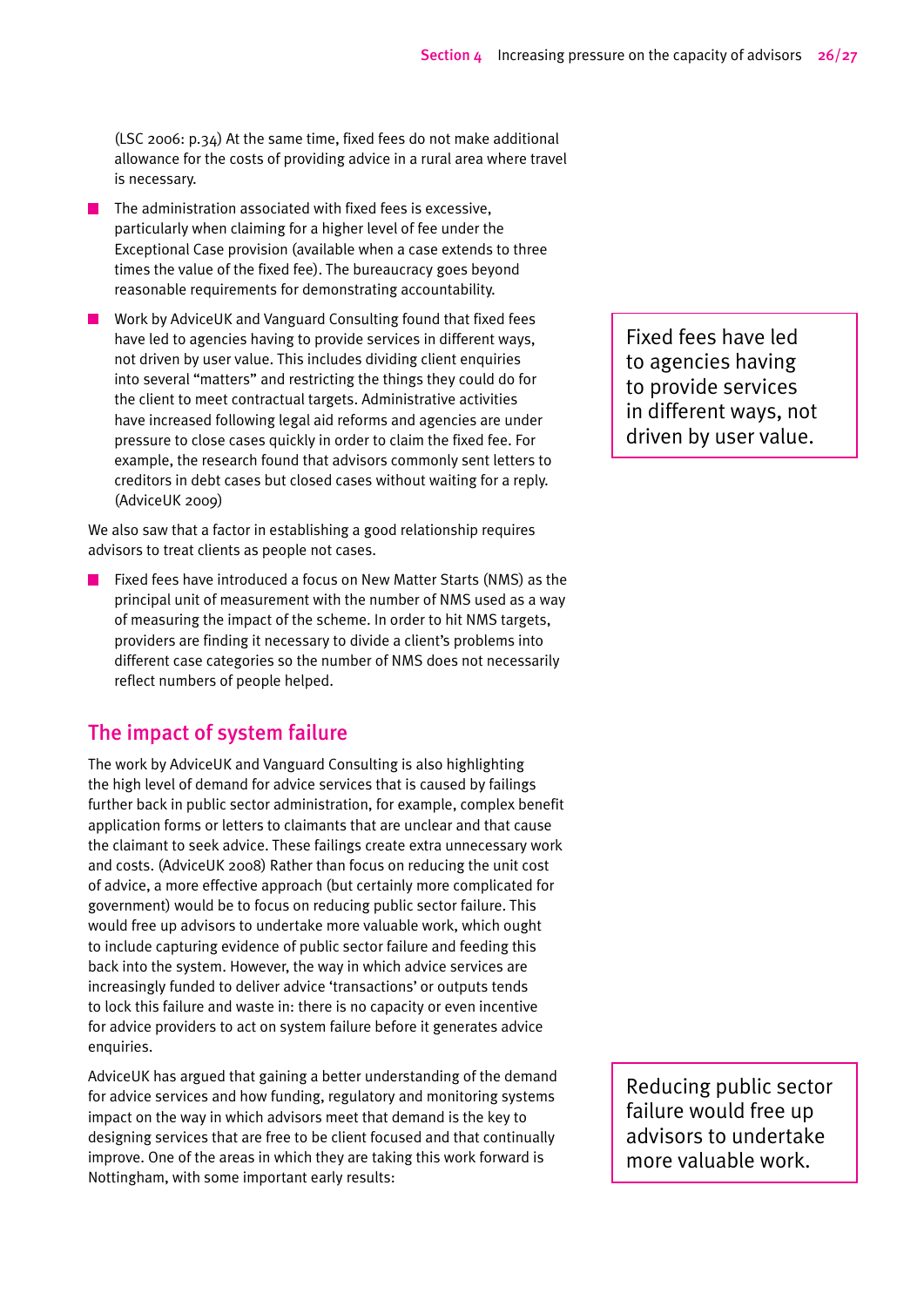- $\Box$  Of 484 client enquiries witnessed by the Nottingham advice team, 58% were 'value demands' and 42% 'failure demands'. Failure demand can be caused by internal or external failings: For example, "I have received this letter from the Department for Work and Pensions and I don't understand it" or "My Housing Benefit has been stopped for no reason." An example of 'value demand' would be a client who comes to the advice agency for help dealing with creditors when they are in debt
- $\blacksquare$  The Nottingham team noted that if they were able to concentrate on value work, they would be able to do more things for more clients.
- $\blacksquare$  The team also noted the 'system conditions' the causes of waste and the things that influence the way work-flow is designed. These include processes and procedures required not by the client but by quality standards such as the CLS Quality Mark, the Legal Services Commission or service contracts that set targets and geographical boundaries. Funding arrangements can also lead to fragmentation of services. Such systemic requirements lead to advisors doing work that adds no value to the service provided to the client and does not improve outcomes. The team noted in particular the range of time records that an advisor must keep under LSC contracts: routine letters/emails, telephone calls, attendance on client, preparation, travel, waiting and legal research.

The Nottingham team will be using the knowledge they are gaining to redesign advice services that are truly client focused and achieve their purpose, which the team agreed is "to provide advice and support to help clients to resolve their problems."

#### The impact of commissioning

As common with other areas of funding for the third sector, there is increasing use being made by government of commissioning. This is a controversial debate with some parts of the sector welcoming the opportunity provided by commissioning to attract more income for their work alongside the potential to establish a closer more influential relationship with government. Others feel they have little choice but to engage in commissioning as a potential source of funding. Others see commissioning as causing irrevocable damage to the voluntary sector.

In terms of the concerns, the trend to commissioning means that whilst there is reduced public sector provision of services, there is an increase in central control over the incoming providers of those services. Commissioning is duly criticised by organisations for reducing flexibility, the ability to meet needs, the capacity to dissent, the ability to collaborate, the freedom of organisations to set their own priorities and to provide all the wider benefits of services beyond the tightly defined contract outputs. Of particular concern to advice agencies has been that the level of quality being sought in contracts is too low. It should also be noted that contracts in the legal aid sphere actually contain "perverse incentives" to maintain need and demand because payment is by unit / case rather than successful outcome.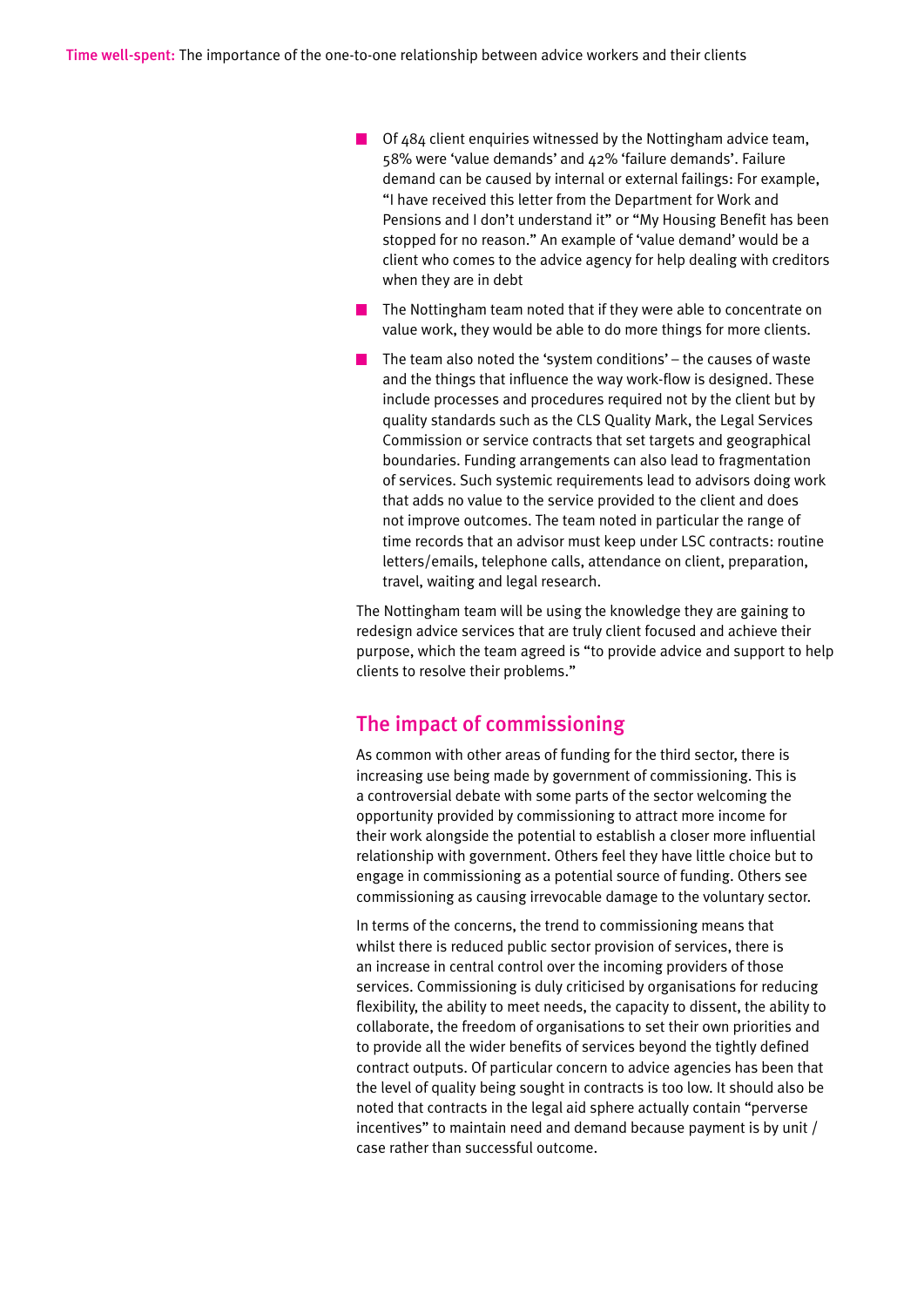#### The impact of the recession

Whilst the issues reported above have become increasingly significant over recent years. A further new circumstance is providing additional pressure. There has been a significant increase in demand for advice services since the start of the recession. For example since April 2008, Citizens Advice Bureaux in England and Wales have seen daily enquiries relating to redundancy increase by 125%. By October 2008, CABx had seen 35% more people with mortgage and secured loan arrears problems, compared with the previous 12 months, with 77,324 new enquiries since October 2007. (Ministry of Justice 2009) The sheer volume of cases that advice agencies deal with puts pressure on the time advisors can spend with clients.

There has been a significant increase in demand for advice services since the start of the recession.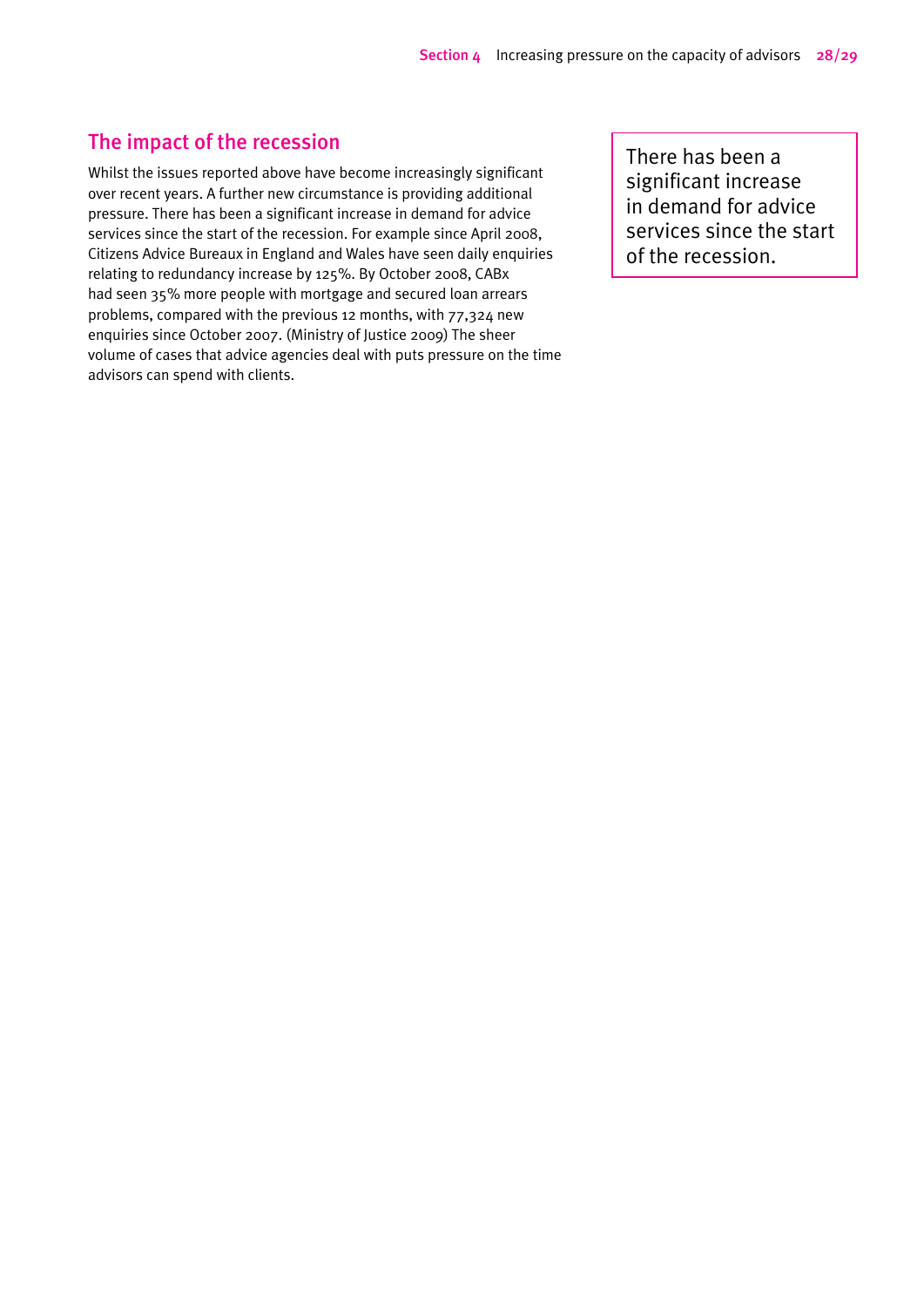# 5. Measures to improve advisor and client relationships

The time advisors spend with clients building a relationship, is time well-spent. It is not a luxury.

Government has an understandable desire to ensure funding for advice work secures value for money. In so doing, it is pursuing approaches for controlling and reducing costs and improving efficiency. One belief in this work within government is that advice workers, in Lord Carter's own words, may spend 'more time than is strictly necessary' on cases. A more efficient system would, therefore, be one where matters are dealt with more quickly. We believe that the evidence gathered in this report shows that the time advisors spend with clients building a relationship, is time well-spent. It is not a luxury. Rather, it is instrumental to achieving a quality outcome and value for money. Research, such as the evaluation of the Solihull Early Advice Pilot and NEF's work on the socio economic value of law centres exists that quantifies the savings accrued or the value added of working in this way.

We think that the research here reveals fault lines between the government and the advice sector over the purpose of legal aid, the outcomes legal aid should seek to achieve and the quality of advice provision. The mismatch between these definitions results in administrative and financial processes led by government that fail to create the best environment for advice to achieve the best outcomes and the best value for money.

One option would be to advocate tinkering with the system by, for example, increasing the fixed fee for certain types of cases, or paying an hourly rate. We do not believe however that this will necessarily result in a better process of planning, funding and delivering legal advice. The Solihull Early Advice Pilot provides some potential, demonstrating that a more thoughtful approach is possible.

We make the following recommendations:

- The advice sector should review current training programmes to ensure that advice workers are developing skills in building one-toone relationships with their clients. Group 8 Education will be running a one-day workshop for advice workers to pilot some new approaches to achieving this.
- The Ministry of Justice and the Legal Services Commission need to work with the advice sector to agree a shared definition of (i) the purpose of legal aid, (ii) the outcomes legal aid is seeking to achieve and (iii) the level of quality of advice provision that therefore needs to be in place. Underpinning the debate about the merits of the reforms to legal services is a disagreement about the answer to these questions.
- **The Ministry of Justice and the Legal Services Commission should** expand successful approaches, such as those adopted in the Solihull Early Advice Pilot.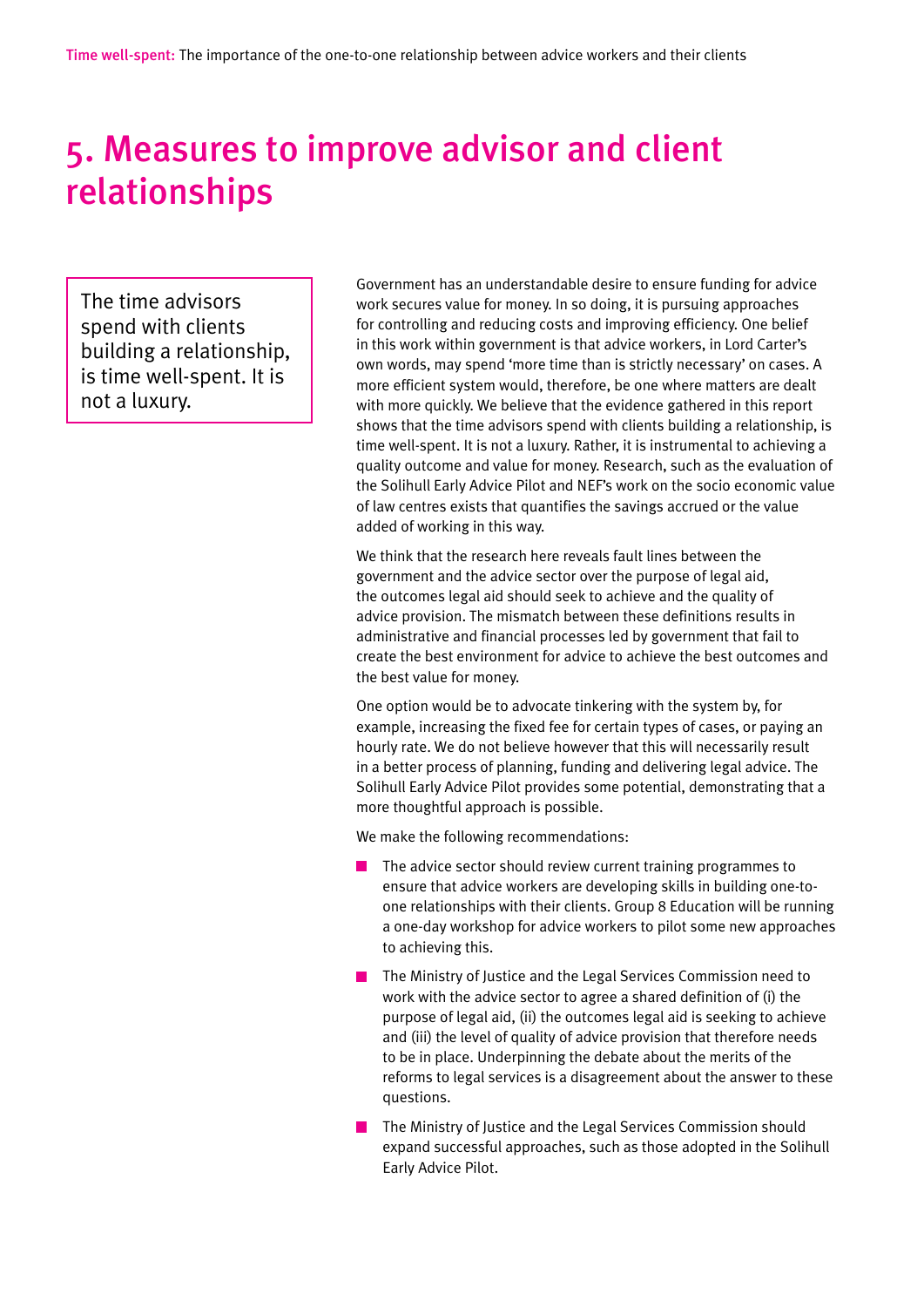- Following the *Study of Legal Advice at the Local Level*, the Ministry of Justice is carrying out work to examine the impact of fixed fees on issues such as closing cases early and "cherry picking." This work needs to pay particular attention to the impact of fixed fees on the quality of the relationship between advisors and their clients.
- **The Ministry of Justice and the Legal Services Commission should** closely examine the findings of Refugee and Migrant Justice's research on what is quality immigration advice, due later in 2009.
- The Ministry of Justice and the Legal Services Commission should be closely involved in examining the findings of AdviceUK and Vanguard Consulting's work on a systems thinking approach to local advice services and supporting the development of pilots in other parts of the country.
- $\blacksquare$  The research begun here into the role of the relationship between advisor and client in generating a good outcome should be expanded to explore how this relates to different types of clients and different categories of advice. One option may be to use the Crime and Social Justice Survey carried out by the Legal Services Research Centre.
- **Further research should be carried out into the savings to the public** purse generated by advice work.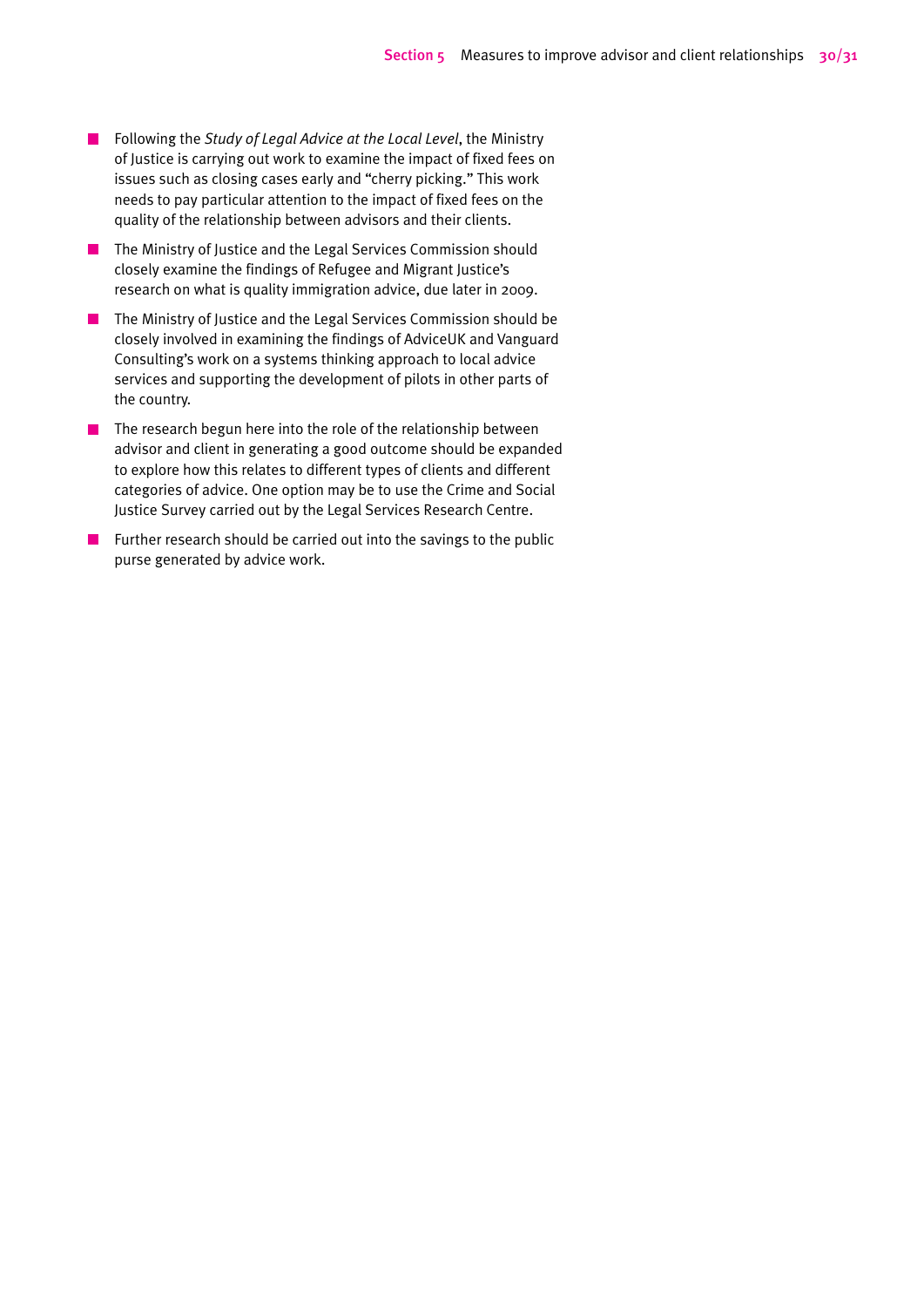# 6. The implications of these findings for the delivery of other public services

The public service reform agenda is a vast one, generating a huge amount of policy and practice. We think the findings here have a contribution to make to this agenda:

Spending time building productive relationships with people using services is time well-spent. These relationships are instrumental to achieving quality and value for money. Measures such as fixed fees, inappropriate targets and burdensome administration all get in the way of this effort. By focusing on driving down costs, services end up struggling to provide value.

It is important to apply to apply this approach where it makes most sense. We have seen that there are some areas of advice work that can be dealt with quickly and without the need for a long term relationship. If, however, someone is facing a set of complex and difficult circumstances which requires long term support, a deeper relationship becomes crucial to that person getting what they need from public services. Part of this, certainly, is expert help, but it is also someone to talk to who treats you with dignity and in whom you have trust and confidence and whose guiding aim is to increase your control over the issue being faced.

Investing in this relationship at the earliest opportunity helps someone to move away from a set of circumstances that may result in a worse crisis later down the line.

Failure demand (mistakes in the wider system of public administration that cause people to seek help) creates a significant additional burden on services. Tackling the causes of these failures frees up time and energy to focus on what really needs doing. The systems thinking approach being developed by AdviceUK and Vanguard Consulting offers huge potential here for tackling waste across public service delivery and increasing the value of services to clients.

The planning, funding and administration of public services needs to focus on the quality of the human relationship at the point of delivery. Rather than personalisation, and the risk that this set of practices goes no further than making services more "consumer friendly," we should be pursuing the humanisation of public services. In order to organise and administer public services accordingly, a set of values, attitudes and behaviours are required, backed up by systems and resources that give primacy to the moment when two people work together to generate the best outcome. This is about achieving the deeper quality of relationships that have the power to transform.

If someone is facing a set of complex and difficult circumstances which requires long term support, a deeper relationship becomes crucial.

The planning, funding and administration of public services needs to focus on the quality of the human relationship at the point of delivery.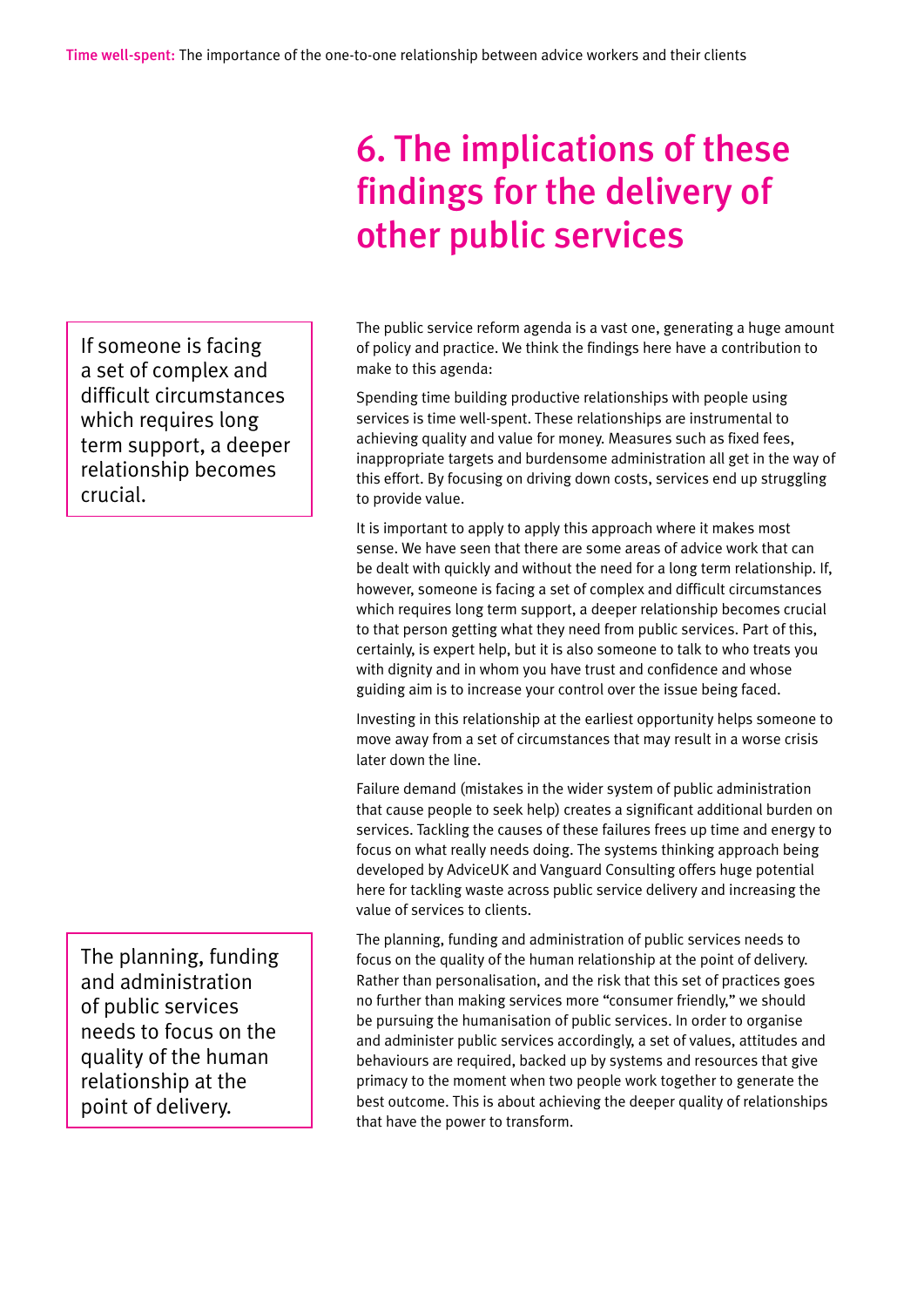# References

Advice Services Alliance (2007) *Fixed fees, equality and diversity*. London: Advice Services Alliance

AdviceUK (2008) *It's the System, Stupid! Radically Rethinking Advice.* London: AdviceUK.

AdviceUK (2009) *Interim findings from the Nottingham BOLD project*. Personal communication, September 2009.

Aspden J (2008) *Evaluation of the Solihull Pilot for the UKBA and the LSC*.

Bhavnani S (2008a) *Measuring the outcomes of housing advice: Findings from the Southwark Law Centre pilot*. London: Advice Services Alliance.

Bhavnani S (2008b) *Measuring the outcomes of employment advice: Initial findings from the Islington Law Centre pilot*. London: Advice Services Alliance.

Brown G (2007) *Britain's Everyday Heroes; the making of the good society*. Edinburgh; Mainstream Publishing.

Callaghan B (2009) *Where would we be without legal aid?* Available at http://www.legalaid60.org.uk/why/ where.jsp

Lord Carter (2006) *Legal Aid*: a *market-based approach to reform.* London: Department for Constitutional Affairs.

Cabinet Office (2008) *Legal Aid* available at *http://www. cabinetoffice.gov.uk/strategy/work\_areas/legal\_aid. aspx*

CoSA (2008a) *Side by Side; a report setting out CoSA's work on one-to-one*. London: CoSA.

CoSA (2008b) *Side by Side and the Implications for Public Services*. London: CoSA.

Corrigan J (2008) *21st Century Education*; Leadership – developing the Blue Zone, reducing the Red Zone. Sydney: Group 8 Education.

DCA (2005) A fairer deal for legal aid: CM6591. London: The Stationery Office.

House of Commons Constitutional Affairs Committee (2007) *Implementation of the Carter Review of Legal Aid*. Third Report of Session 2006-07. House of Commons Papers 223I 2006/07

James D and Killick E (in preparation) 'Afraid of the form': lawyer/client interactions in the context of immigration law in a London Law Centre. Anthropology Today.

Law Society (2004) *Fundamental Review of Legal Aid: Law Society briefing*. Available at http://www. lawsociety.org.uk/secure/file/147715/d:/teamsitedeployed/documents/templatedata/Internet%20 Documents/Government%20proposals/Documents/ fundreviewlegalaidbriefing.pdf

Ministry of Justice (2009) *Study of Legal Advice at Local Level*. London: Ministry of Justice.

Park G and Ward S (2009) *Through The Gatesimproving the effectiveness of prison discharge: first half-year evaluation*, *August 2008 to January 2009*. London: St Giles Trust

Pleasence P, Buck A, Balmer N and Williams K (2007) *A Helping Hand: The Impact of Debt Advice on People's Lives*. London: Legal Services Research Centre.

Pleasence P and Balmer N (2007) *Mental health and the experience of housing problems involving rights*. People, Place & Policy Online

Smerdon M (2009) *Making Rights Real*. STVS Working Paper No 4. London: Baring Foundation.

NEF Consulting (2009) Review of the Impact of the Unified Contract on Law Centres. London: NEF

Unite (2008) Legal Aid Changes Hit Mental Health, Disability, and Asylum Groups. Unite press release 18 September 2008.

Wren M (2009) *Interview with Maurice Wren*, Director, Aslyum Aid, 24th April 2009.

Youth Access (2009) *New technology is wrong way to reach recession-hit young people.* Press release.